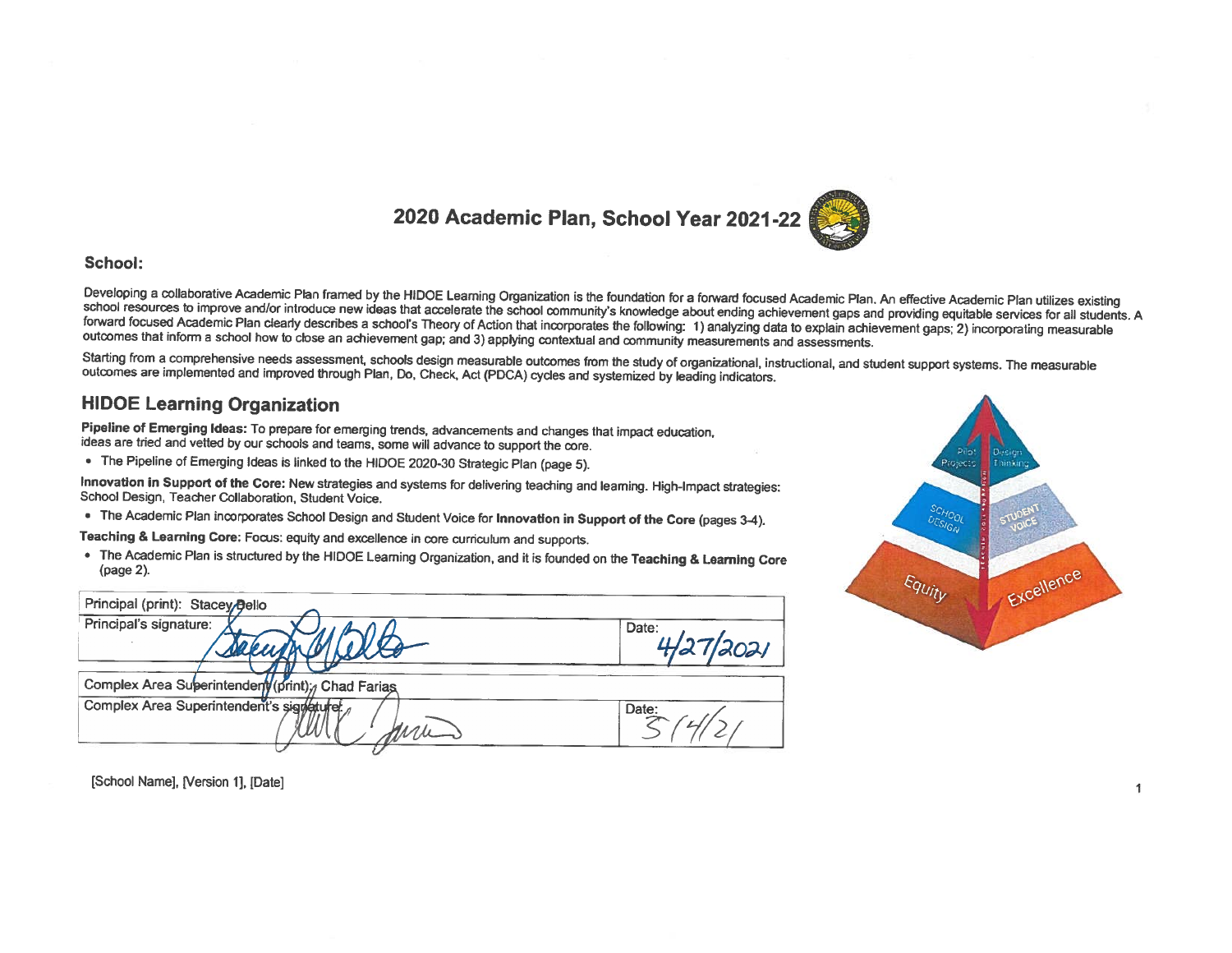

# **Teaching & Learning Core: Equity and Excellence**

In order to address equity, list the targeted subgroup(s) and their identified needs. Specifying enabling [activities](https://docs.google.com/document/d/1_CBCCCUPTqpr2sEeh1fQ9EUVupyhBBZlYUdzcm9zCw0/edit) in the academic plan should address identified subgroup(s) and their needs.

| Achievement Gan | <b>Theory of Action</b> | <b><i>Command</i></b><br>! Activity<br>$\ldots$ nabling |
|-----------------|-------------------------|---------------------------------------------------------|
|-----------------|-------------------------|---------------------------------------------------------|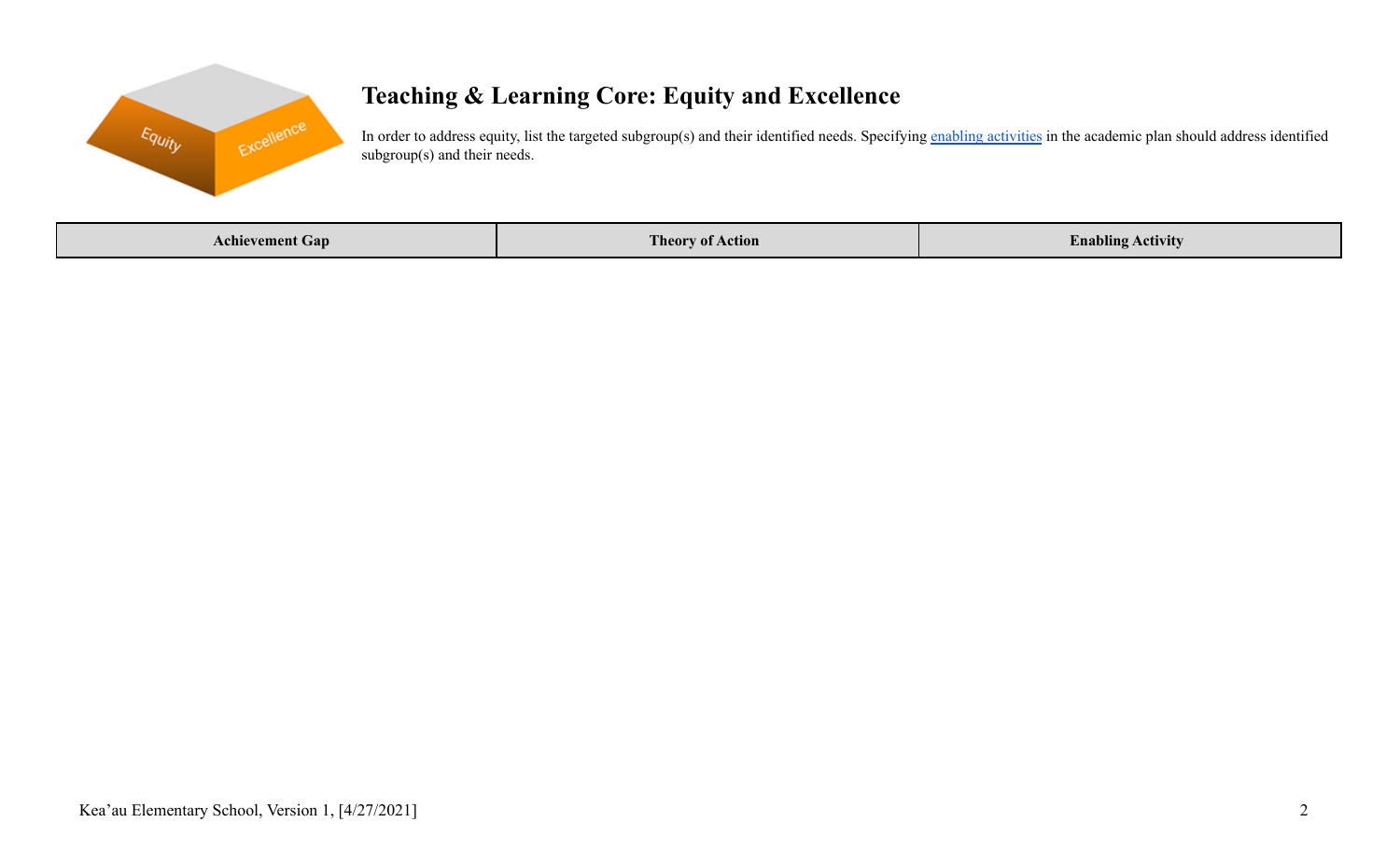*Identify and describe an achievement gap including but not limited to Special Education or English Learners or any other sub group. The description must be gathered from a comprehensive needs assessment (CNA), such as Title I CNA, WASC Self Study, International Baccalaureate, and may include additional local measurements.*

SY 18-19 Strive HI data indicates that our English learners, economically disadvantaged students, and students receiving Special Education services have lower proficiency rates in both ELA and Math. Additionally, these students are more likely to be chronically absent than our non-high needs students.

| 2018-19              | ELA             |               |                 | Math          | Chron<br>Ab | 3.     |
|----------------------|-----------------|---------------|-----------------|---------------|-------------|--------|
|                      | Achieve<br>ment | Low<br>Growth | Achieve<br>ment | Low<br>Growth |             |        |
| Non-High needs       | 59%             | 32%           | 52%             | 37%           | 15%         | Then:  |
| <b>SPED</b>          | 17%             | 80%           | 23%             | 73%           | 32%         | Achiev |
| <b>ELL</b>           | 25%             | 41%           | 19%             | 51%           | 20%         | demon  |
| <b>Disadvantaged</b> | 31%             | 47%           | 25%             | 62%           | 26%         | Ι.     |
| SW <sub>1</sub>      |                 |               |                 |               |             |        |

*What is your Theory of Action (if-then) to improve the achievement gap?*

**If we:**

- 1. Create a positive learning environment and school culture that is reflective of HĀ and our school's vision, mission, and core values.
- 2. Develop a shared belief that all students can learn at a high level through a growth mindset culture and academic coherence within and among grade levels.
- 3. Establish systems and leadership structures that monitor schoolwide improvement efforts to ensure efficacious implementation of the academic plan.

Achievement gaps for all subgroups will close as KES demonstrates positive gains in the following areas:

- 1. Demographics
	- a. attendance
	- b. student discipline
- 2. Perception
	- a. School Quality Survey
	- b. Panorama
- 3. Student Learning
	- a. iReady
	- b. DIBELS
	- c. SBA/HSA
	- d. GLOs

*What are your Enabling [Activities](https://docs.google.com/document/d/1_CBCCCUPTqpr2sEeh1fQ9EUVupyhBBZlYUdzcm9zCw0/edit) to improve the achievement gap?*

- Provide opportunity and adequate instructional (academic and behavior) support in the least restrictive environment for special population students.
- Monitor the effectiveness of targeted interventions in Tiers I, II and III to reduce the achievement gap between identified high needs students (e.g. Special education, EL, and Socio-Economic Disadvantaged) and their identified low-needs peers.
- Participate in on-going Stetson training and supports to strengthen and improve inclusive practices throughout the campus.
- Allow for opportunities of peer observations between inclusion teams to share best practices and instructional strategies.
- Provide planning time during and/or after the school day or in half-day increments for inclusion teams to discuss:
	- co-teaching team agreements
	- lesson planning
	- schedules
	- working with students and families
	- standards-based grading and progress report markings
- A progress monitoring system will be developed and monitored regularly for core, strategic and intensive support to: (CLSD 1.4)
	- identify Ss who need more or less supports at various checkpoints throughout the year
	- provide appropriate interventions that are aligned to student needs
	- consistently collect data and inputting of the data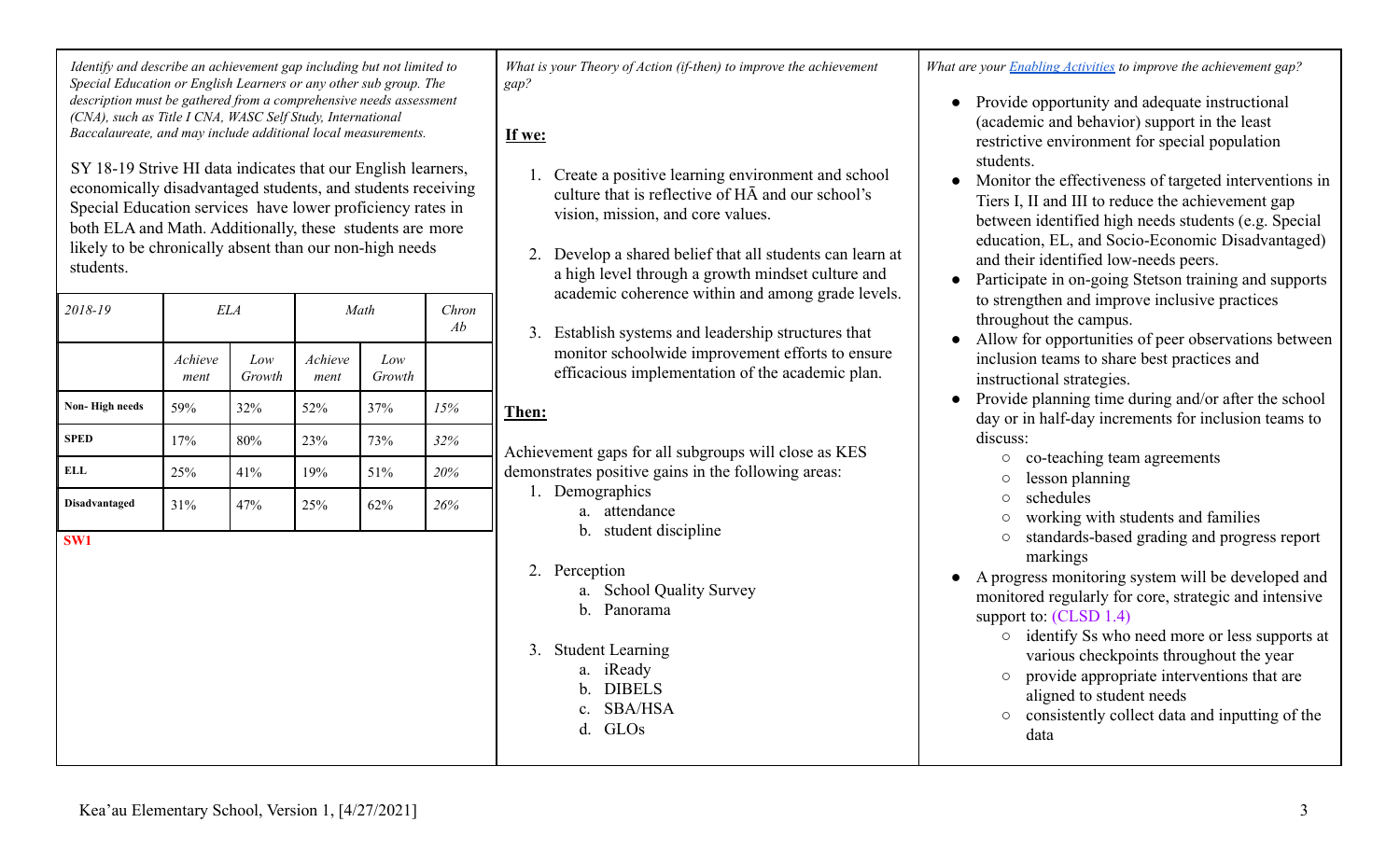| <b>School Processes</b><br>4.<br>a. Continuous School Improvement Rubric<br>SW <sub>1</sub> | • Extended learning opportunities with a focus on<br>intervention are provided beyond the normal school<br>day to include after school learning, at home<br>learning, and learning that is offered during all<br>school breaks and summer.<br>provide the structure and time to deliver<br>interventions |
|---------------------------------------------------------------------------------------------|----------------------------------------------------------------------------------------------------------------------------------------------------------------------------------------------------------------------------------------------------------------------------------------------------------|
|---------------------------------------------------------------------------------------------|----------------------------------------------------------------------------------------------------------------------------------------------------------------------------------------------------------------------------------------------------------------------------------------------------------|



# **Innovation in Support of the Core: School Design and Student Voice**

Describe here your complex/school contexts for School Design and Student Voice.

Keaau Elementary is a Pre-K to Grade 5 school with 850+ students. With less than half of our students meeting proficiency on the SBA, we are committed to continuous school improvement with a focus on all students learning in an engaging and supportive environment that promotes our schoolwide values of hō'ihi, kuleana, and koa. In addition to the core curriculum, students participate in weekly essential classes such as Art, Physical Education, Drama, Hawaiian Studies, Music, and Makery. Teachers participate in weekly data teams to monitor student achievement, share instructional strategies, and plan interventions/enrichment. With a focus on gaining knowledge and competency around evidence-based instructional strategies and supports for all students, teachers and staff ensure students have optimal learning experiences that empower them with the skills and attitudes to meet the challenges of the future. **SW6**

Describe here your current and continuing initiatives that will further advance your 2020-21 School Design and Student Voice.

#### **Infrastructure**

- **Hui Kūkaʻa** Beginning in SY 2021-2022, this Academic Review will meet weekly to monitor implementation of the school's Academic Plan and to review student achievement and systems data.
- **Hui Alakaʻi** This leadership team, consisting of Hui Kūkaʻa members, GLCs, Head Custodian, SASA, Cafeteria Manager, & School Security, meets monthly to ensure communication across departments.
- **Hui Limahana** Committees will be composed of grade level representatives with a focus on implementing identified enabling activities of the academic plan. Committee will be led by Hui Kūkaʻa members to ensure successful implementation of the Academic Plan.
- **Student Achievement Teams** Collaborative grade level teams meet weekly to analyze student progress, plan interventions and enrichment, and improve student outcomes.
- **Pono Program** This schoolwide program positively reinforces students who display the schoolwide values of hōʻihi, kuleana, and koa.
- **Challenge 5** This attendance initiative encourages families to improve attendance.
- **1:1 Devices** Each student has access to a technology device to prepare students for 21st century learning.

## **Curriculum and Learning**

● **Core programs**- Reading Wonders, ECRI, and Heggerty are used to deliver ELA instruction. The program Stepping Stones is used to deliver high-quality math instruction. Mystery Science and PLTW provide students with opportunities for hands-on Science activities aligned with NGSS standards.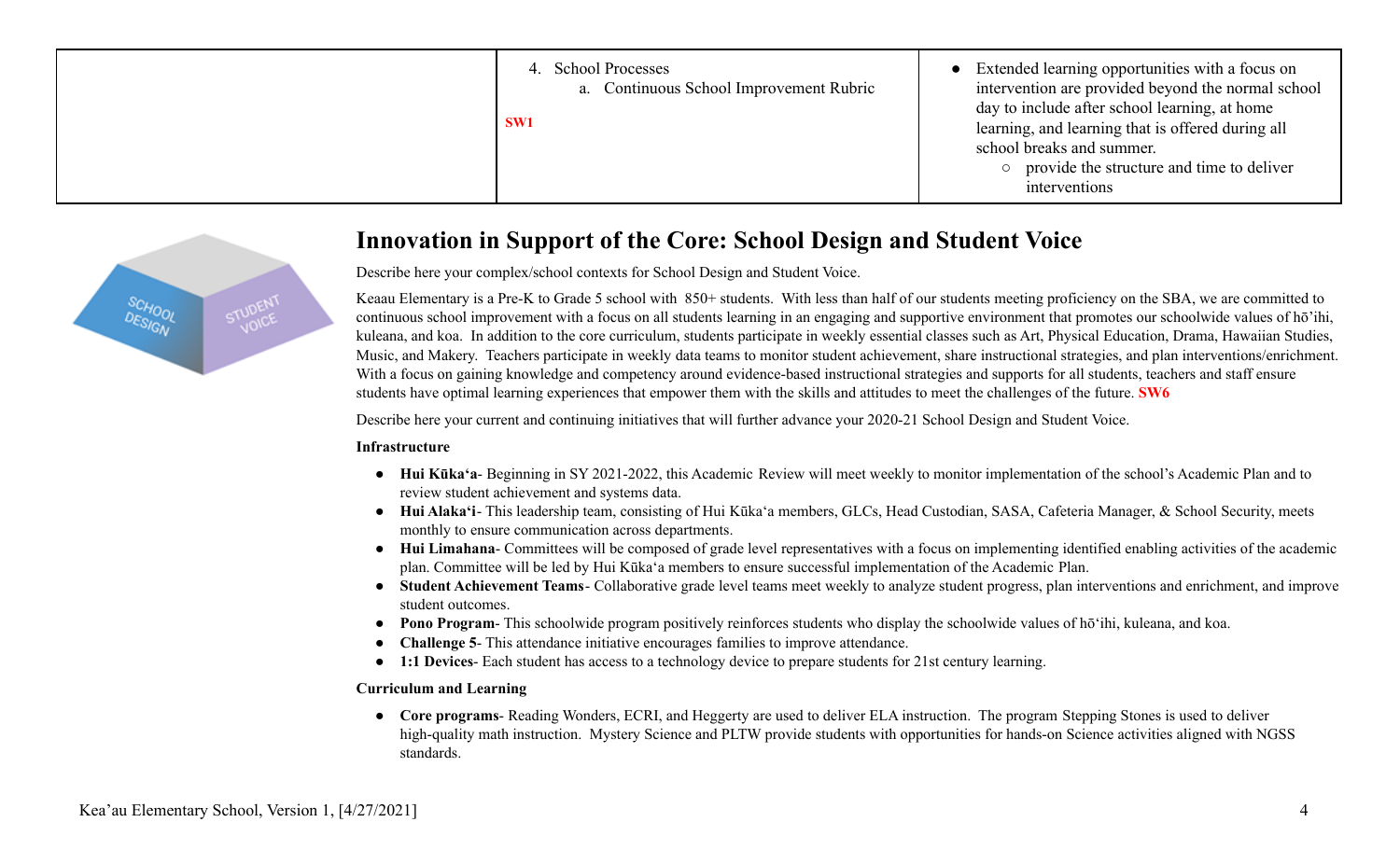- Asynchronous learning- The self-paced online program, Accelus, is used to support students who are unable to participate in blended learning.
- **Essentials** Students participate in a variety of learning opportunities including art, dance, P.E., Hawaiian studies, music, ukulele, gardening, and more.
- **Social-Emotional Learning** The curriculums Second Steps and Choose Love provide students with an understanding of how the brain responds to situations and appropriate ways to regulate emotions.
- **Assessments** DIBELS is used as an ELA universal screener. iReady provides screener/diagnostic data in both ELA and math. Review 360 is used as a behavior screener. All screeners are implemented 3 times a year.
- **Extended Learning Time** Opportunities beyond the school day are provided for students to participate in extra-curricular activities such as tahitian, hula, and karaoke. Tutoring is also offered to students in need of tier 3 interventions. Summer school opportunities are provided to further enrich learning.

#### **Student Learning Products & Voice**

- **● Student Body Government-** The kuleana (responsibility) of the Student Body Government is to give students an opportunity to develop alakaʻi (leadership) skills by organizing and carrying out school activities and service projects with hō`ihi (respect). In addition to planning events that contribute to school spirit and community welfare, the student council is the voice of the student body; loud, proud, and full of koa (courage).
- **● Extended Learning Time-** Students have an opportunity to sign up for extracurricular programs of interest. Student learning is showcased quarterly through an assembly for the students as well as at a family night for the parents.
- **● Hoʻike-** This annual event showcases student learning of cultural awareness and performing arts skills. This family engagement opportunity draws the largest crowds each year.

Describe here your Conditions for Success for School Design and Student Voice

To positively impact students, staff, and community, KES needs to focus on:

- a Plan-Do-Check-Act (PDCA) cycle of continuous improvement to create a culture of excellence in every classroom and every area of our school;
- implementing evidence based instructional strategies and approaches with fidelity to promote student engagement and high levels of learning;
- and implementing, monitoring, and evaluating our MTSS implementation to provide supports for all students. **SW6**

| SY 2020-21 Measurable Outcomes                                                                                                                                                                                                                                                                                                                         | SY 2021-22 Measurable Outcomes                                                                                                                                                                                                                                 | SY 2022-23 Measurable Outcomes                                                                                                                                                                                                                                 |  |  |
|--------------------------------------------------------------------------------------------------------------------------------------------------------------------------------------------------------------------------------------------------------------------------------------------------------------------------------------------------------|----------------------------------------------------------------------------------------------------------------------------------------------------------------------------------------------------------------------------------------------------------------|----------------------------------------------------------------------------------------------------------------------------------------------------------------------------------------------------------------------------------------------------------------|--|--|
| What are your Measurable Outcomes around School Design and Student<br>Voice? What are you designing?                                                                                                                                                                                                                                                   | What are your Measurable Outcomes around School Design and Student<br>Voice? What are you designing?                                                                                                                                                           | What are your Measurable Outcomes around School Design and Student<br>Voice? What are you designing?                                                                                                                                                           |  |  |
| <b>SCHOOL DESIGN</b><br>75% of MTSS framework implementation scores will increase to<br>"in place" by EOY 2020-2021 as measured by the MTSS<br>Implementation Self-evaluation Tool<br>Student proficiency in READING will increase by 11% from<br>49% (EOY 18-19) to 60% (EOY 20-21) as measured by the<br>iReady diagnostic. (Goal: 60% proficiency). | Demographics<br>Attendance<br>By the end of SY 2021 - 2022, chronically absent students will<br>decrease to $18\%$ or less as measured by the Strive HI report.<br>By the end of SY 2021 - 2022, school attendance will increase to<br>93% as measured by LDS. | Demographics<br>Attendance<br>By the end of SY 2022 - 2023, chronically absent students will<br>decrease to $14\%$ or less as measured by the Strive HI report.<br>By the end of SY 2022 - 2023, school attendance will increase to<br>94% as measured by LDS. |  |  |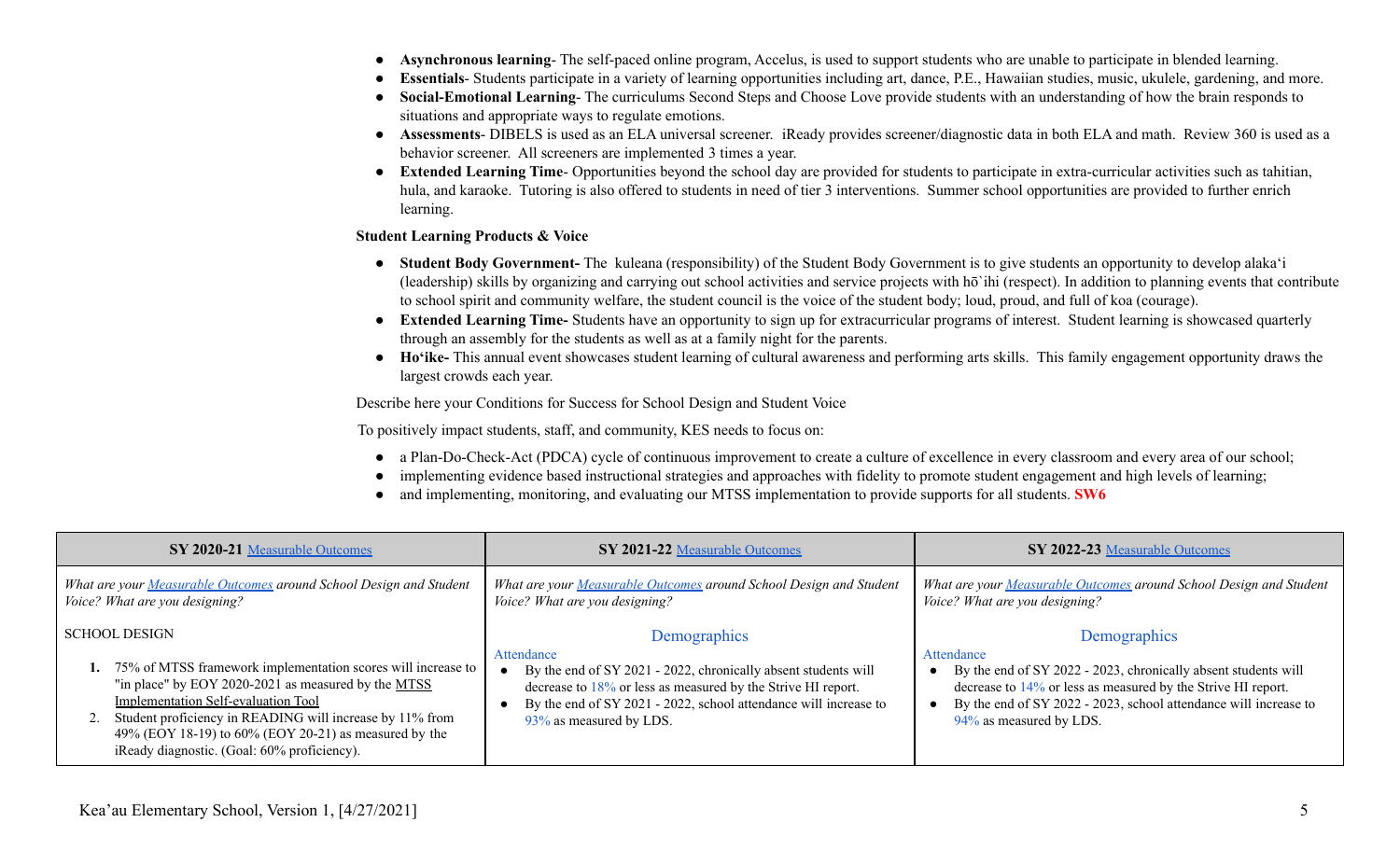#### 3. All students in K-5 will meet typical growth goals in reading as measured by iReady Reading Diagnostic.

- 4. 75% will meet stretch goals in reading as measured by iReady Reading Diagnostic.
- 5. Students proficient in READING will increase from 40% to 50% as measured by the spring 2021 Smarter Balanced Assessment. (Static goal - 10% increase)
- 6. Student proficiency in MATH will increase by 9% from 51% (EOY 18-19 ) to 60% (EOY 20-21) as measured by the iReady diagnostic. (Goal: 60% proficiency).
- 7. All students in K-5 will meet typical growth goals in reading as measured by iReady Math Diagnostic.
- 8. 75% will meet stretch goals in reading as measured by iReady Math Diagnostic.
- 9. Students proficient in math will increase from 34% to 44% as measured by the spring 2021 Smarter Balanced Assessment. (Static goal - 10% increase)
- 10. ELL Student language proficiency will increase from 46% to 56% as measured by the WIDA 2021 Assessment. (Static goal - 10% increase)
- 11. Students with IEPs indicating they will participate in state-wide ELA and/or Math assessments with accommodations/ modifications will make a 10% gain as measured by the spring 2021 Smarter Balanced.
- 12. Each student with an IEPs indicating he/she will participate in the Hawaii State Alternate Assessment will make an individual 10% gain as measured by the 2021 Hawaii State Alternate Assessment.

# STUDENT VOICE

- 13. The number of chronically absent students will decrease from 22% (SY19-20) to 17% by the end of the school year 2020-2021 as measured by Strive HI
- 14. Positive responses in all categories will meet 90% (benchmark) or above by year 2020-21 as measured by SQS Survey: (Baseline data Spring 2019)
	- a. SAFETY ; Student from 69.4%, Parent 78.8% , Teachers 83.5%
	- b. WELL BEING: Student from NA, Parent 85.6% , Teachers 82.6%

#### Student Discipline

- By the end of SY 2021 2022, the number of Class A incidents will reduce to 18 or less as measured in LDS.
- By the end of SY 2021 2022, the number of Class B incidents will reduce to 47 or less as measured in LDS.
- By the end of SY 2021 2022, the number of Class C incidents will reduce to 12 or less as measured in LDS.
- By the end of SY 2021 2022, the number of Class D incidents will reduce to 45 or less as measured in LDS.

## **Perceptions**

## School Quality Survey

- In SY 2021 2022, positive responses in the "safety" category will increase to 100% for students, parents, and teachers as measured by the Panorama/SQS survey.
- In SY 2021 2022, positive responses in the "well being" category will increase to  $85\%$  for parents and teachers as measured by the SQS.
- In SY 2021 2022, positive responses in the "satisfaction" category will increase to  $85\%$  for parents and teachers as measured by the SQS.
- In SY 2021 2022, positive responses in the "Engagement  $\&$ Involvement" category will increase to 80% for parents and teachers as measured by the SQS.

# **Student Learning**

## **iReady**

- By the end of SY 2021 2022, students' reading proficiency will increase to at least **70%**.
- By the end of SY 2021 2022, the percentage of students identified as "2 or more grade levels below" will decrease to **15% or less**.
- By the end of SY 2021 2022, **100%** of students will meet their typical growth goal and **80%** of students will meet their stretch growth goal as measured by the iReady reading diagnostic.
- By the end of SY 2021 2022, students' math proficiency will increase to at least **70%**.
- By the end of SY 2021 2022, the percentage of students identified as "2 or more grade levels below" will decrease to **10% or less**.
- By the end of SY 2021 2022, **100%** of students will meet their typical growth goal and **80%** of students will meet their stretch growth goal as measured by the iReady math diagnostic.

## Student Discipline

- By the end of SY 2022 2023, the number of Class A incidents will reduce to 9 or less as measured in LDS.
- By the end of SY 2022 2023, the number of Class B incidents will reduce to 23 or less as measured in LDS.
- By the end of SY 2022 2023, the number of Class C incidents will reduce to 6 or less as measured in LDS.
- By the end of SY 2022 2023, the number of Class D incidents will reduce to 23 or less as measured in LDS.

# **Perceptions**

## School Quality Survey

- In SY 2022 2023, positive responses in the "safety" category will increase to 100% for students, parents, and teachers as measured by the Panorama/SQS survey.
- In SY 2022 2023, positive responses in the "well being" category will increase to 90% for parents and teachers as measured by the SQS.
- In SY 2022 2023, positive responses in the "satisfaction" category will increase to  $90\%$  for parents and teachers as measured by the SQS.
- In SY 2022 2023, positive responses in the "Engagement  $\&$ Involvement" category will increase to 85% for parents and teachers as measured by the SQS.

# **Student Learning**

## **iReady**

- By the end of SY 2022 2023, students' reading proficiency will increase to at least **80%**.
- By the end of SY 2022 2023, the percentage of students identified as "2 or more grade levels below" will decrease to **10% or less**.
- By the end of SY 2022 2023, **100%** of students will meet their typical growth goal and **85%** of students will meet their stretch growth goal as measured by the iReady reading diagnostic.
- By the end of SY 2022 2023, students' math proficiency will increase to at least **80%**.
- By the end of SY 2022 2023, the percentage of students identified as "2 or more grade levels below" will decrease to **7% or less**.
- By the end of SY 2022 2023, **100%** of students will meet their typical growth goal and **85%** of students will meet their stretch growth goal as measured by the iReady math diagnostic.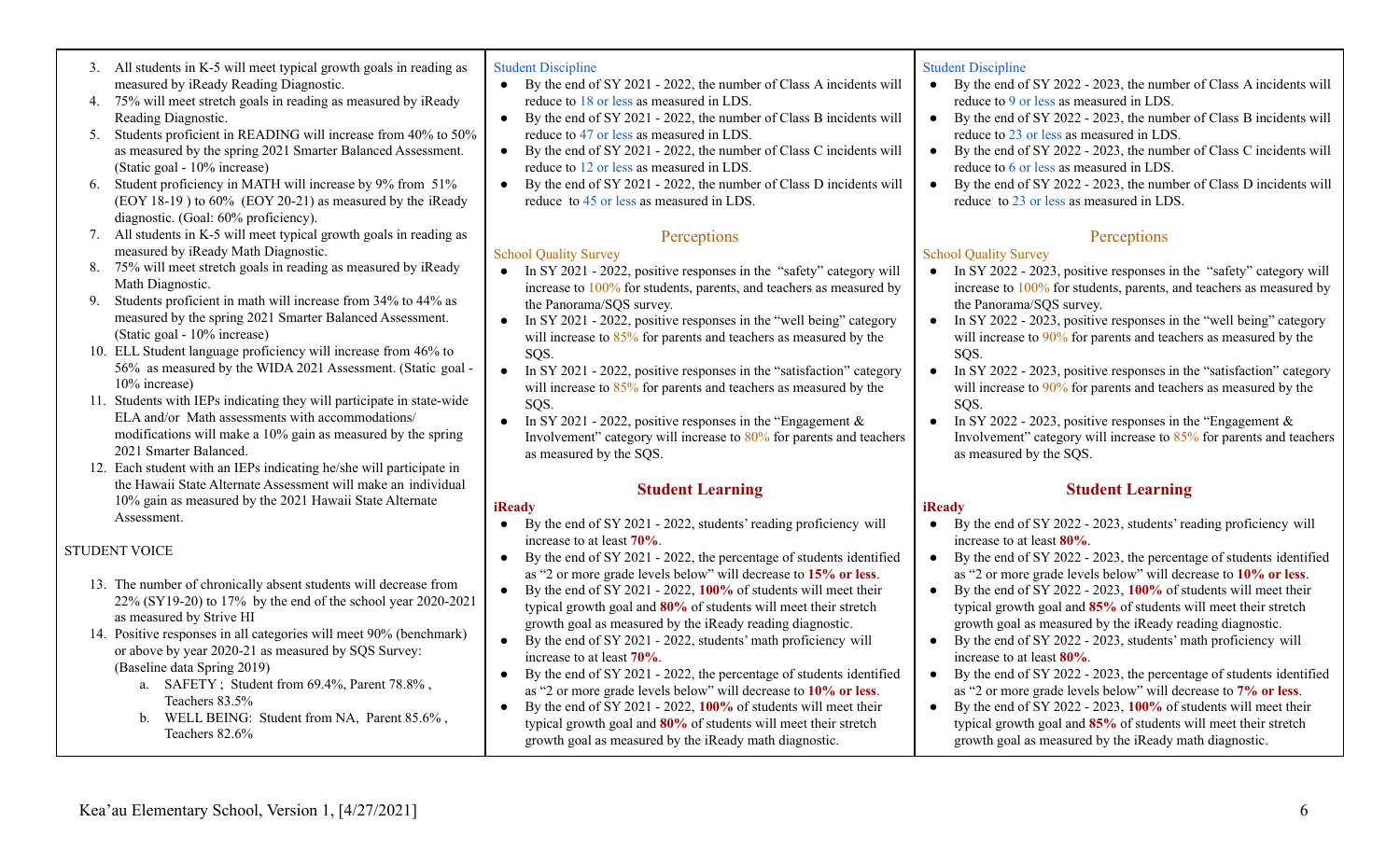#### c. SATISFACTION: Student from NA, Parent 85.8%, Teachers 86.5%

d. ENGAGEMENT: Student from NA, Parent 67.8% , Teachers 81.2% )

## **DIBELS**

● By the end of SY 2021 - 2022, the percentage of students identified as "in need of core support" will increase to at least **50%** as measured by the EOY DIBELS screener.

## **SBA**

- By the end of SY 2021 2022, student proficiency will increase to at least **58%** as measured by the ELA SBA. (ELL: **47%**, SPED: **32%**)
- By the end of SY 2021 2022, student proficiency will increase to at least **62%** as measured by the Math SBA. (ELL: **47%**, SPED: **35%**)
- By the end of SY 2021 2022, student proficiency will increase to at least **73%** as measured by the Science SBA. (ELL: **67%**, SPED: NA)

## **GLOs**

- By the end of SY 2021 2022, students rated "consistently" or "usually" on GLO 1 will increase to at least  $69\%$  as measured by the report card grade.
- By the end of SY 2021 2022, students rated "consistently" or "usually" on GLO 2 will increase to at least  $75%$  as measured by the report card grade.
- By the end of SY 2021 2022, students rated "consistently" or "usually" on GLO 3 will increase to at least 69% as measured by the report card grade.
- By the end of SY 2021 2022, students rated "consistently" or "usually" on GLO 4 will increase to at least 69% as measured by the report card grade.
- By the end of SY 2021 2022, students rated "consistently" or "usually" on GLO 5 will increase to at least  $75%$  as measured by the report card grade.
- By the end of SY 2021 2022, students rated "consistently" or "usually" on GLO 6 will increase to at least 80% as measured by the report card grade.

## School Processes

- By the end of the 2021 2022 school year, "Information and Analysis" processes will receive a score of at least 10/15.
- By the end of the 2021 2022 school year, "Student Achievement"

#### **DIBELS**

● By the end of SY 2022 - 2023, the percentage of students identified as "in need of core support" will increase to at least **60%** as measured by the EOY DIBELS screener.

#### **SBA**

- By the end of SY 2022 2023, student proficiency will increase to at least **68%** as measured by the ELA SBA. (ELL: **57%**, SPED: **42%**)
- By the end of SY 2022 2023, student proficiency will increase to at least **72%** as measured by the Math SBA. (ELL: **57%**, SPED: **45%**)
- By the end of SY 2022 2023, student proficiency will increase to at least **83%** as measured by the Science SBA. (ELL: **77%**, SPED: NA)

## **GLOs**

- By the end of SY 2022 2023, students rated "consistently" or "usually" on GLO 1 will increase to at least 79% as measured by the report card grade.
- By the end of SY 2022 2023, students rated "consistently" or "usually" on GLO 2 will increase to at least 85% as measured by the report card grade.
- By the end of SY 2022 2023, students rated "consistently" or "usually" on GLO 3 will increase to at least 79% as measured by the report card grade.
- By the end of SY 2022 2023, students rated "consistently" or "usually" on GLO 4 will increase to at least 79% as measured by the report card grade.
- By the end of SY 2022 2023, students rated "consistently" or "usually" on GLO 5 will increase to at least 85% as measured by the report card grade.
- By the end of SY 2022 2023, students rated "consistently" or "usually" on GLO 6 will increase to at least 90% as measured by the report card grade.

## School Processes

- By the end of the 2022 2023 school year, "Information and Analysis" processes will receive a score of at least 11/15.
- By the end of the 2022 2023 school year, "Student Achievement"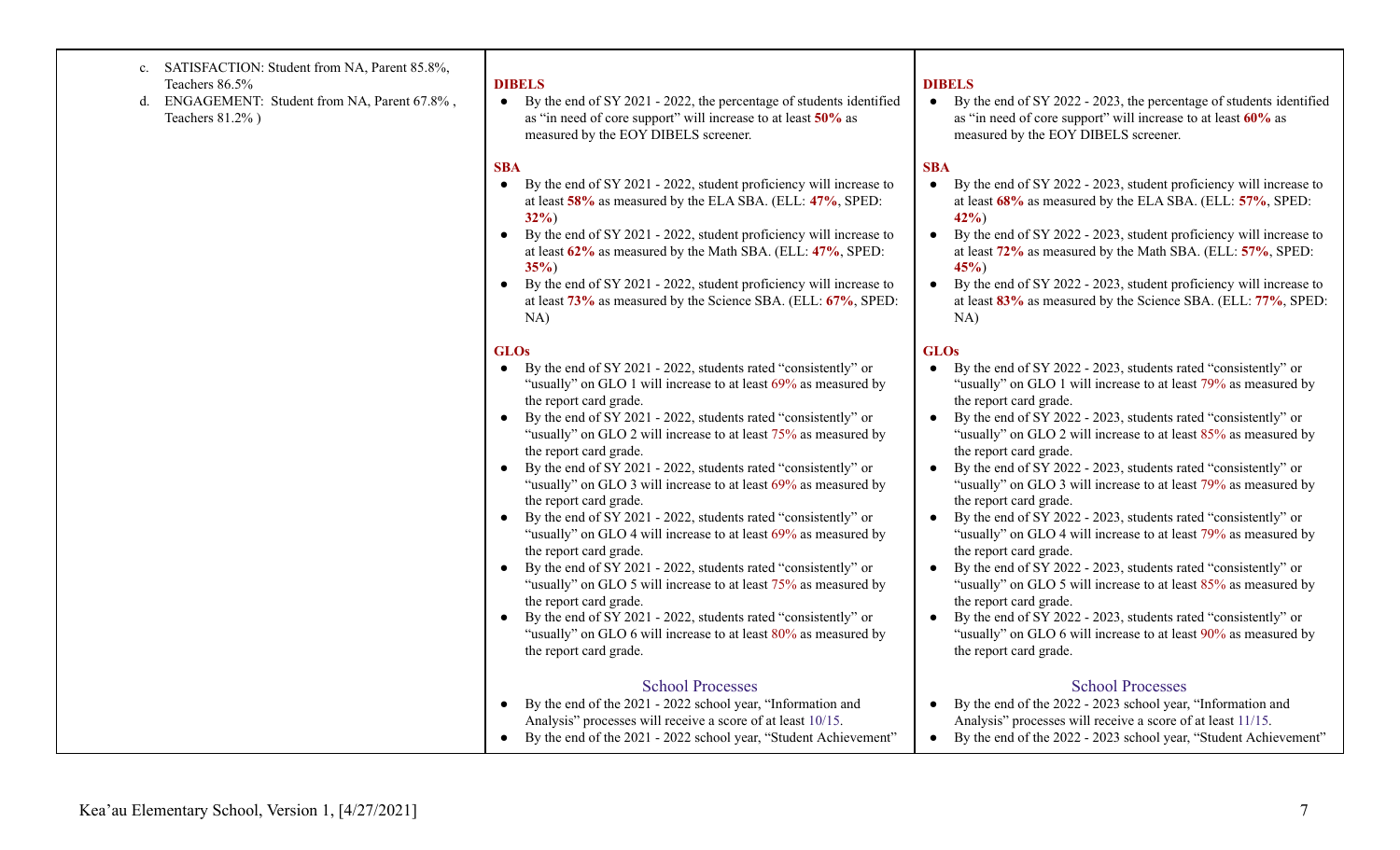| processes will receive a score of at least 10/15.<br>By the end of the 2021 - 2022 school year, "Quality Planning"<br>$\bullet$<br>processes will receive a score of at least 10/15.<br>By the end of the 2021 - 2022 school year, "Professional<br>Development" processes will receive a score of at least 10/15.<br>By the end of the 2021 - 2022 school year, "Leadership" processes<br>$\bullet$<br>will receive a score of at least 10/15.<br>By the end of the 2021 - 2022 school year, "Partnership"<br>Development" processes will receive a score of at least 10/15.<br>By the end of the 2021 - 2022 school year, "Continuous<br>$\bullet$<br>Improvement and Evaluation" processes will receive a score of at | processes will receive a score of at least 11/15.<br>By the end of the 2022 - 2023 school year, "Quality Planning"<br>processes will receive a score of at least 11/15.<br>By the end of the 2022 - 2023 school year, "Professional<br>Development" processes will receive a score of at least 11/15.<br>By the end of the 2022 - 2023 school year, "Leadership" processes<br>will receive a score of at least 11/15.<br>By the end of the 2022 - 2023 school year, "Partnership"<br>Development" processes will receive a score of at least 11/15.<br>By the end of the 2022 - 2023 school year, "Continuous<br>Improvement and Evaluation" processes will receive a score of at |
|--------------------------------------------------------------------------------------------------------------------------------------------------------------------------------------------------------------------------------------------------------------------------------------------------------------------------------------------------------------------------------------------------------------------------------------------------------------------------------------------------------------------------------------------------------------------------------------------------------------------------------------------------------------------------------------------------------------------------|-----------------------------------------------------------------------------------------------------------------------------------------------------------------------------------------------------------------------------------------------------------------------------------------------------------------------------------------------------------------------------------------------------------------------------------------------------------------------------------------------------------------------------------------------------------------------------------------------------------------------------------------------------------------------------------|
| least $10/15$ .                                                                                                                                                                                                                                                                                                                                                                                                                                                                                                                                                                                                                                                                                                          | least $11/15$ .                                                                                                                                                                                                                                                                                                                                                                                                                                                                                                                                                                                                                                                                   |

*Why you are implementing them?*

By establishing a continuous cycle of school improvement and evaluating our implementation of an MTSS framework, KES will better ensure equitable access for all students to receive consistent and targeted supports that will enable them to master essential standards, both academically and behaviorally.

By continuing to review and enhance implementation of evidence based instructional strategies, teachers will have acquired the necessary skills and knowledge to support all students to achieve excellence.

By supporting students who are chronically absent, KES will increase student engagement and family satisfaction.

*How will you know that they are causing an improvement?*

KES will know that our enabling activities are causing an improvement when we see positive movement in formative assessments, summative assessments, diagnostic data, discipline data, attendance data, and perceptual surveys.



# **Innovation in Support of the Core: School Design and Student Voice**

*FOCUS ON SY 2020-21:* Crosswalk enabling activities, measurable outcomes, and budget outlay and monitoring.

| <b>Baseline Measurements</b> | Formative<br>` Measure. | Summative<br>Goals<br>the contract of the contract of the contract of the contract of the contract of the contract of the contract of |
|------------------------------|-------------------------|---------------------------------------------------------------------------------------------------------------------------------------|
|------------------------------|-------------------------|---------------------------------------------------------------------------------------------------------------------------------------|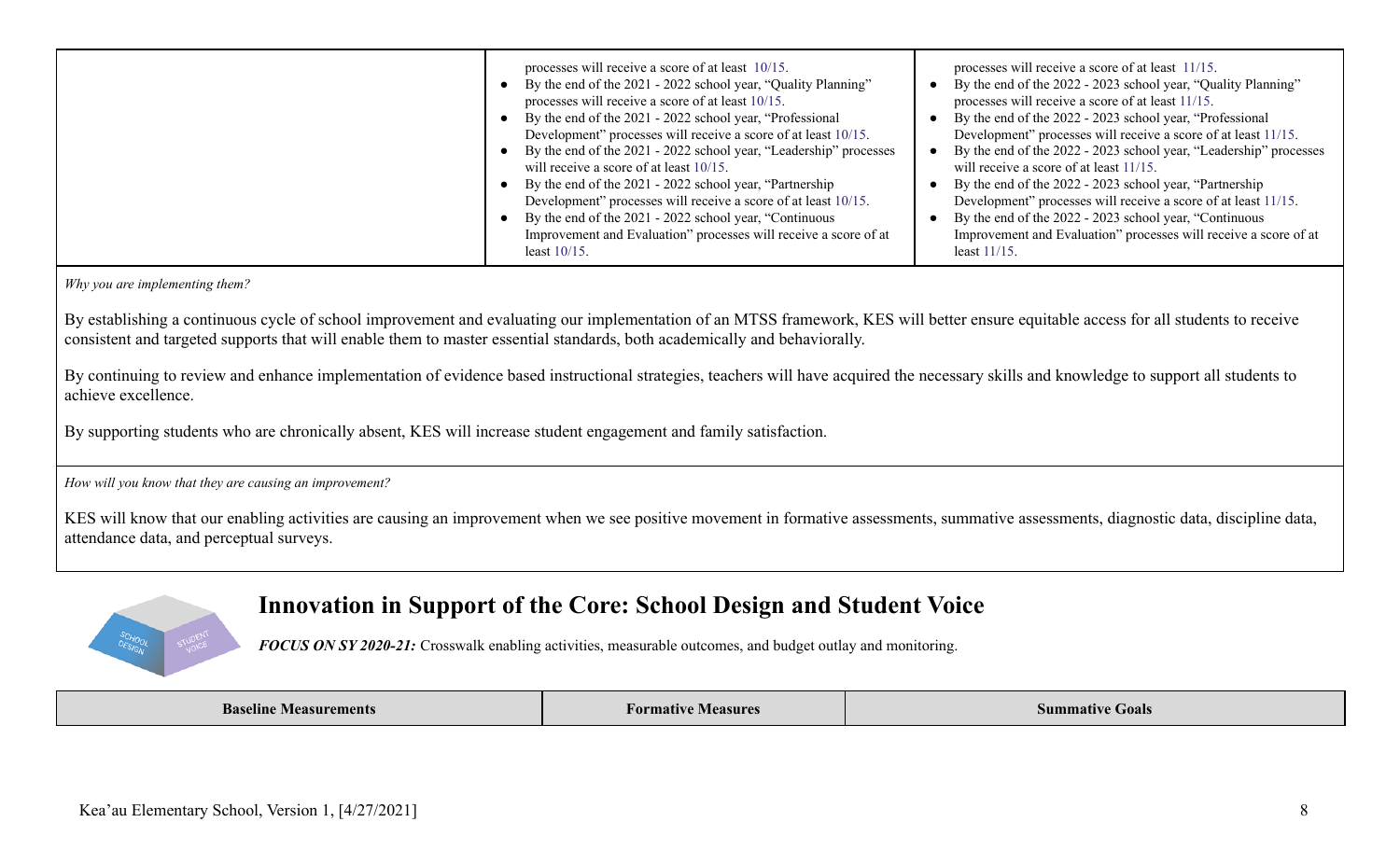SY 18-19 end of year data would be considered baseline measurements for this 21-22 academic plan due to the closure of schools in 2020-21 SY:

## Demographics

#### **Attendance**

- In the 2018 2019 School Year 22% of students were chronically absent as measured by the Strive HI report.
- In the 2019 2020 school year, school attendance was at  $92\%$  as measured by LDS.

#### Student Discipline

- In the 2018 2019 school year, there were 36 Class A incidents as reported in LDS.
- In the 2018 2019 school year, there were 94 Class B incidents as reported in LDS.
- In the 2018 2019 school year, there were 24 Class C incidents as reported in LDS.
- In the 2018 2019 school year, there were 89 Class D incidents as reported in LDS.

## **Perceptions**

## School Quality Survey

- $\bullet$  In SY 2019 2020, 59% of students, 77% of parents, and 65% of teachers responded positively to the "safety" category on the Panorama/SQS survey.
- In SY 2019 2020, 84% of parents, and 64% of teachers responded positively to the "well being" category on the SQS survey.
- In SY 2019 2020, 84% of parents, and 64% of teachers responded positively to the "well being" category on the SQS survey.
- In SY 2019 2020, 65% of parents, and 55% of teachers responded positively to the "Engagement & Involvement" category on the SQS survey.

# **Student Learning**

## **iReady**

- In the 2018 2019 School Year 49% of students were proficient on the End of Year iReady Reading Diagnostic.
- In the 2018 2019 School Year 21% of students were 2 or more grade levels below on the iReady Reading Diagnostic.
- In the end of the 2018-2019 School year, 49% of students met their typical growth goal and 24% of students met their stretch growth goal as measured by

*Add throughout the year measurements here.*

Common Formative Assessments (CFA) I-Ready DIBELS: screening, progress monitoring Discipline Referrals Average Daily Attendance LDS risk indicators LDS GLO Otr 1, 2, 3 data

## *Add end of year goals here.*

# **Demographics**

#### **Attendance**

- By the end of SY 2021 2022, chronically absent students will decrease to  $18\%$ or less as measured by the Strive HI report.
- By the end of SY 2021 2022, school attendance will increase to  $93\%$  as measured by LDS.

## Student Discipline

- By the end of SY 2021 2022, the number of Class A incidents will reduce to 18 or less as measured in LDS.
- By the end of SY 2021 2022, the number of Class B incidents will reduce to 47 or less as measured in LDS.
- By the end of SY 2021 2022, the number of Class C incidents will reduce to 12 or less as measured in LDS.
- By the end of SY 2021 2022, the number of Class D incidents will reduce to 45 or less as measured in LDS.

## **Perceptions**

## School Quality Survey

- In SY 2021 2022, positive responses in the "safety" category will increase to 100% for students, parents, and teachers as measured by the Panorama/SQS survey.
- In SY 2021 2022, positive responses in the "well being" category will increase to 85% for parents and teachers as measured by the SQS.
- In SY 2021 2022, positive responses in the "satisfaction" category will increase to 85% for parents and teachers as measured by the SQS.
- In SY 2021 2022, positive responses in the "Engagement  $& Involvement"$ category will increase to 80% for parents and teachers as measured by the SQS.

# **Student Learning**

#### **iReady**

- By the end of SY 2021 2022, student's reading proficiency will increase to at least **70%** as measured by the iReady Reading diagnostic.
- By the end of SY 2021 2022, the percentage of students identified as "2 or more grade levels below" will decrease to **15% or less** as measured by the iReady Reading diagnostic.
- By the end of SY 2021 2022, **100%** of students will meet their typical growth goal and **80%** of students will meet their stretch growth goal as measured by the iReady reading diagnostic.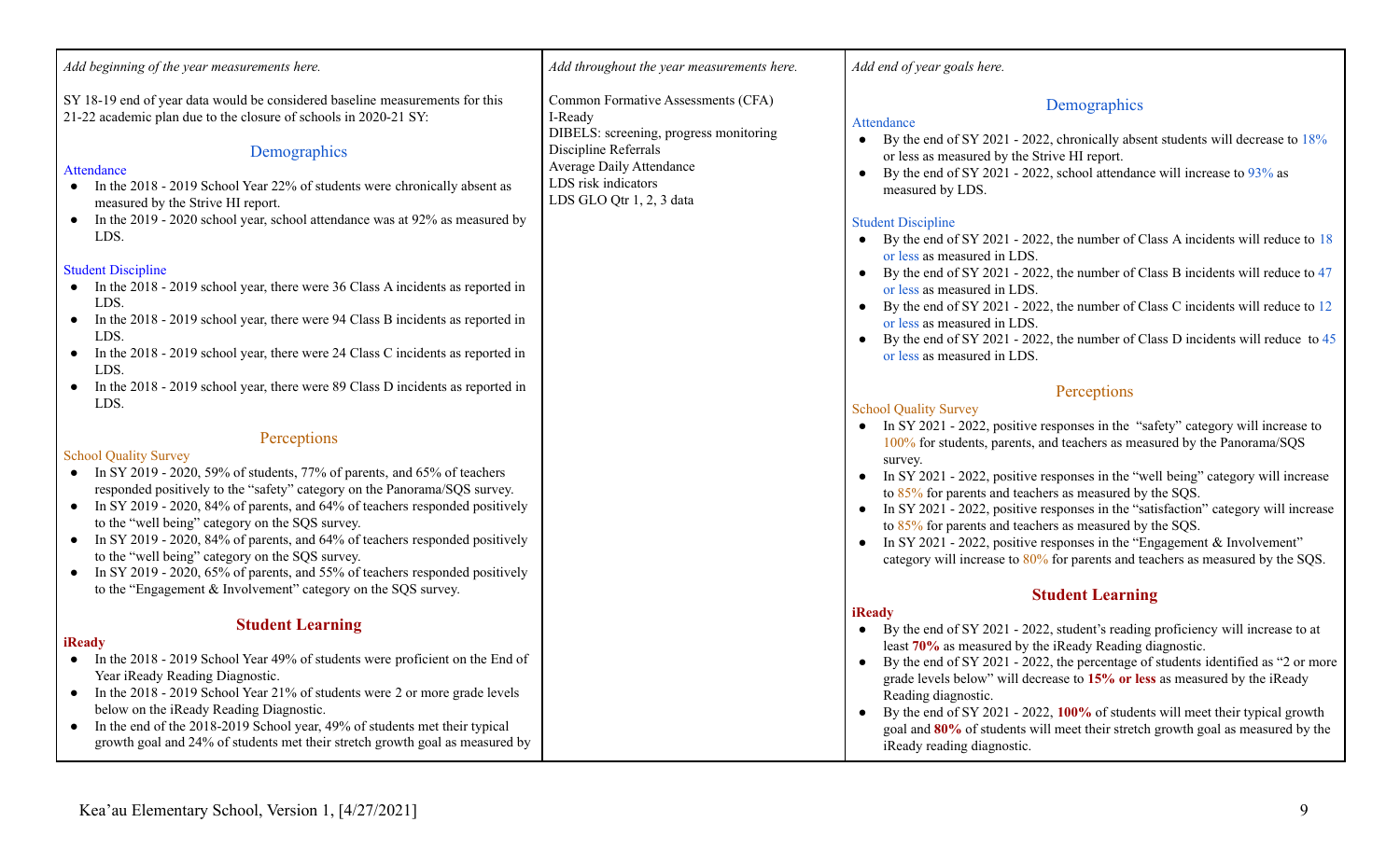the iReady reading diagnostic.

- In the 2018 2019 School Year 51% of students were proficient on the End of Year iReady Math Diagnostic.
- In the 2018 2019 School Year 14% of students were 2 or more grade levels below on the iReady Reading Diagnostic.
- In the end of the 2018-2019 School year, 48% of students met their typical growth goal and 23% of students met their stretch growth goal as measured by the iReady math diagnostic.

#### **DIBELS**

• In the 2018 - 2019 School Year 24% of students were identified as needing "core support" as measured by the End of Year DIBELS screener.

#### **SBA**

- In the 2018 2019 School Year 39.9% of all students tested were proficient as measured by the ELA SBA. (ELL: 25.7%, SPED: 19.3%)
- In the 2018 2019 School Year 34.1% of all students tested were proficient as measured by the Math SBA. (ELL: 20.5%, SPED: 25.8%)
- In the 2018 2019 School Year 22.5% of all students tested were proficient as measured by the Science SBA. (ELL: 9.5%, SPED: NA)

#### **GLOs**

- In qtr 2 of the 2020 2021 School Year 53% of students were rated "consistently" or "usually" on GLO 1 as measured by the report card grade.
- In qtr 2 of the 2020 2021 School Year 63% of students were rated "consistently" or "usually" on GLO 2 as measured by the report card grade.
- In qtr 2 of the 2020 2021 School Year 52% of students were rated "consistently" or "usually" on GLO 3 as measured by the report card grade.
- In qtr 2 of the 2020 2021 School Year 53% of students were rated "consistently" or "usually" on GLO 4 as measured by the report card grade.
- In qtr 2 of the 2020 2021 School Year 62% of students were rated "consistently" or "usually" on GLO 5 as measured by the report card grade.
- In qtr 2 of the 2020 2021 School Year 71% of students were rated "consistently" or "usually" on GLO 6 as measured by the report card grade.

## School Processes

- In the 2020 2021 school year, "Information and Analysis" processes received a score of NA/15.
- In the 2020 2021 school year, "Student Achievement" processes received a score of 8/15.
- In the 2020 2021 school year, "Quality Planning" processes received a score
- By the end of SY 2021 2022, student's math proficiency will increase to at least **70%** as measured by the iReady math diagnostic.
- By the end of SY 2021 2022, the percentage of students identified as "2 or more grade levels below" will decrease to **10% or less** as measured by the iReady math diagnostic.
- By the end of SY 2021 2022, **100%** of students will meet their typical growth goal and **80%** of students will meet their stretch growth goal as measured by the iReady math diagnostic.

#### **DIBELS**

● By the end of SY 2021 - 2022, the percentage of students identified as "in need of core support" will increase to at least **50%** as measured by the EOY DIBELS screener.

#### **SBA**

- By the end of SY 2021 2022, student proficiency will increase to at least **58%** as measured by the ELA SBA. (ELL: **47%**, SPED: **32%**)
- By the end of SY 2021 2022, student proficiency will increase to at least **62%** as measured by the Math SBA. (ELL: **47%**, SPED: **35%**)
- By the end of SY 2021 2022, student proficiency will increase to at least **73%** as measured by the Science SBA. (ELL: **67%**, SPED: NA)

## **GLOs**

| By the end of SY 2021 - 2022, students rated "consistently" or "usually" on GLO                                            |
|----------------------------------------------------------------------------------------------------------------------------|
| 1 will increase to at least 69% as measured by the report card grade.                                                      |
| By the end of SY 2021 - 2022, students rated "consistently" or "usually" on GLO                                            |
| 2 will increase to at least 75% as measured by the report card grade.                                                      |
| By the end of SY 2021 - 2022, students rated "consistently" or "usually" on GLO                                            |
| 3 will increase to at least 69% as measured by the report card grade.                                                      |
| By the end of SY 2021 - 2022, students rated "consistently" or "usually" on GLO                                            |
| 4 will increase to at least 69% as measured by the report card grade.                                                      |
| By the end of SY 2021 - 2022, students rated "consistently" or "usually" on GLO                                            |
| 5 will increase to at least 75% as measured by the report card grade.                                                      |
| By the end of SY 2021 - 2022, students rated "consistently" or "usually" on GLO                                            |
| 6 will increase to at least $80\%$ as measured by the report card grade.                                                   |
| <b>School Processes</b>                                                                                                    |
| By the end of the 2021 - 2022 school year, "Information and Analysis" processes<br>will receive at least a score of 10/15. |

● By the end of the 2021 - 2022 school year, "Student Achievement" processes will receive at least a score of 10/15.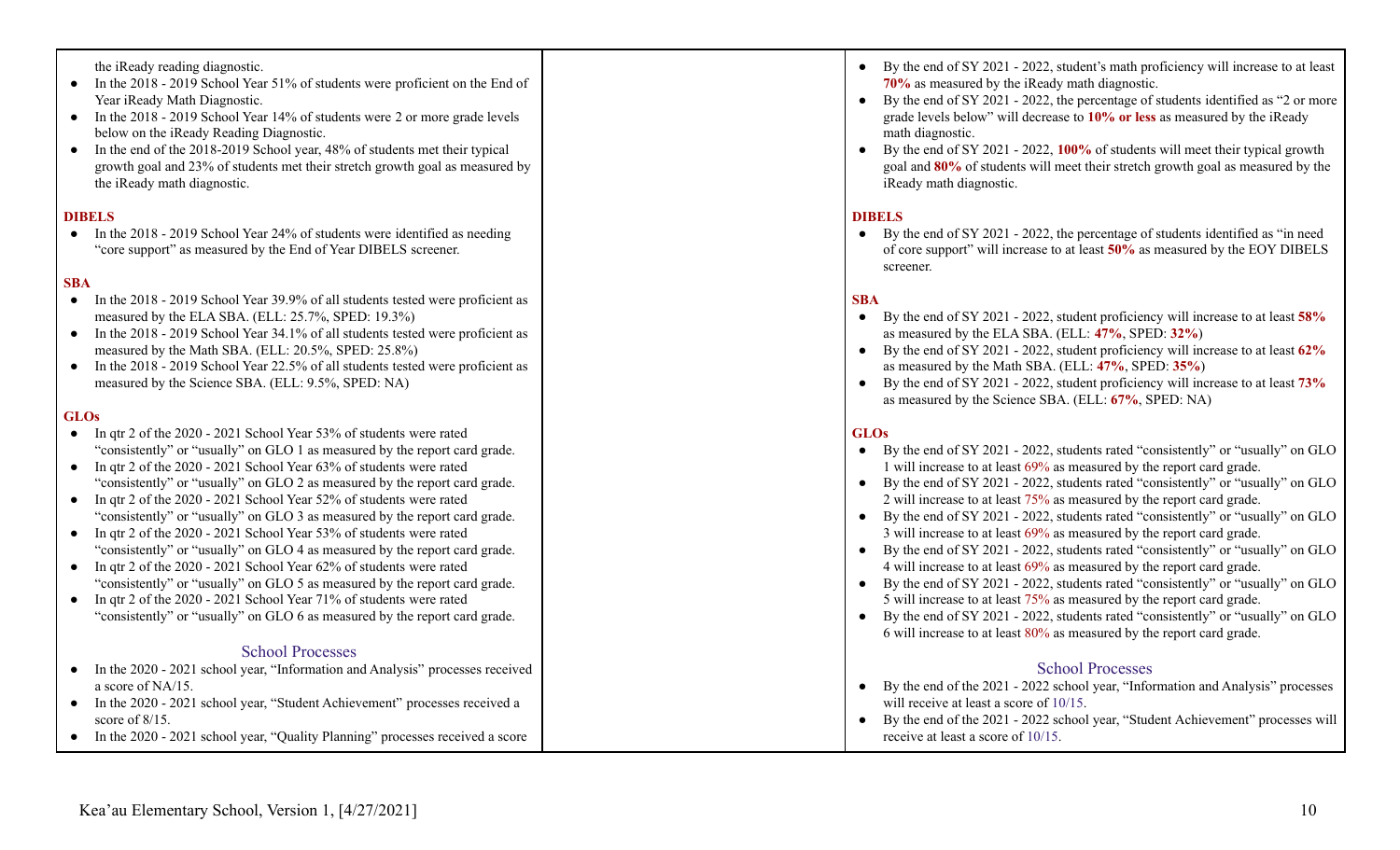| of NA/15.<br>In the 2020 - 2021 school year, "Professional Development" processes<br>received a score of 8/15.<br>In the 2020 - 2021 school year, "Leadership" processes received a score of<br>$6/15$ .<br>In the 2020 - 2021 school year, "Partnership Development" processes received<br>a score of $6/15$ .<br>In the 2020 - 2021 school year, "Continuous Improvement and Evaluation"<br>processes received a score of NA/15.<br>Beginning baseline data was not obtainable in SY 21-22 and any data gathered<br>while students were at home for distance learning is questionable and not considered<br>reliable.<br>When students return in August 2021, beginning year data will be collected from the<br>following sources: | By the end of the 2021 - 2022 school year, "Quality Planning" processes will<br>$\bullet$<br>receive at least a score of 10/15.<br>By the end of the 2021 - 2022 school year, "Professional Development"<br>processes will receive at least a score of 10/15.<br>By the end of the 2021 - 2022 school year, "Leadership" processes will receive at<br>least a score of $10/15$ .<br>By the end of the 2021 - 2022 school year, "Partnership Development" processes<br>will receive at least a score of 10/15.<br>By the end of the 2021 - 2022 school year, "Continuous Improvement and<br>Evaluation" processes will receive at least a score of 10/15. |
|--------------------------------------------------------------------------------------------------------------------------------------------------------------------------------------------------------------------------------------------------------------------------------------------------------------------------------------------------------------------------------------------------------------------------------------------------------------------------------------------------------------------------------------------------------------------------------------------------------------------------------------------------------------------------------------------------------------------------------------|----------------------------------------------------------------------------------------------------------------------------------------------------------------------------------------------------------------------------------------------------------------------------------------------------------------------------------------------------------------------------------------------------------------------------------------------------------------------------------------------------------------------------------------------------------------------------------------------------------------------------------------------------------|
| iReady<br><b>DIBELS</b><br><b>Informal Classroom Assessments</b><br>Achieve 3000 Level Set Data                                                                                                                                                                                                                                                                                                                                                                                                                                                                                                                                                                                                                                      |                                                                                                                                                                                                                                                                                                                                                                                                                                                                                                                                                                                                                                                          |

## **Student Outcomes (SY 2021-22)**

| <b>Measurable Outcome(s)</b>                                                                                                        | <b>Enabling Activity</b><br>SW6                                                                                                                                                | <b>Duration</b><br>Fall, Spring,<br>Yearlong | Source of<br><b>Funds</b><br>Program ID<br>SW5 | <b>School Monitoring Activity</b><br>SW3                                                           | Frequency<br>Quarter, Semester,<br>Annual | <b>Complex Monitoring Activity</b><br>(to be completed by CAS) |
|-------------------------------------------------------------------------------------------------------------------------------------|--------------------------------------------------------------------------------------------------------------------------------------------------------------------------------|----------------------------------------------|------------------------------------------------|----------------------------------------------------------------------------------------------------|-------------------------------------------|----------------------------------------------------------------|
| Reading<br>Lead: Jackie Weber, CLSD Literacy Coach                                                                                  |                                                                                                                                                                                |                                              |                                                |                                                                                                    |                                           |                                                                |
| By the end of $SY$ 2021 -<br>2022, the percent of<br>students proficient will<br>increase to at least 58%<br>as measured by the ELA | Provide professional development<br>to improve teachers'<br>implementation of core instruction.<br>$\bullet$ Heggerty- Gr. 1<br><b>CLSD 1.5</b><br>$\bullet$ ECRI- Gr. K, 1, 2 | Yearlong                                     | Title I:<br>18902                              | Google Monitoring<br><b>Tracking Form</b><br>Hui Kūka'a - Weekly<br>Leadership Cabinet<br>Meetings | Semester                                  |                                                                |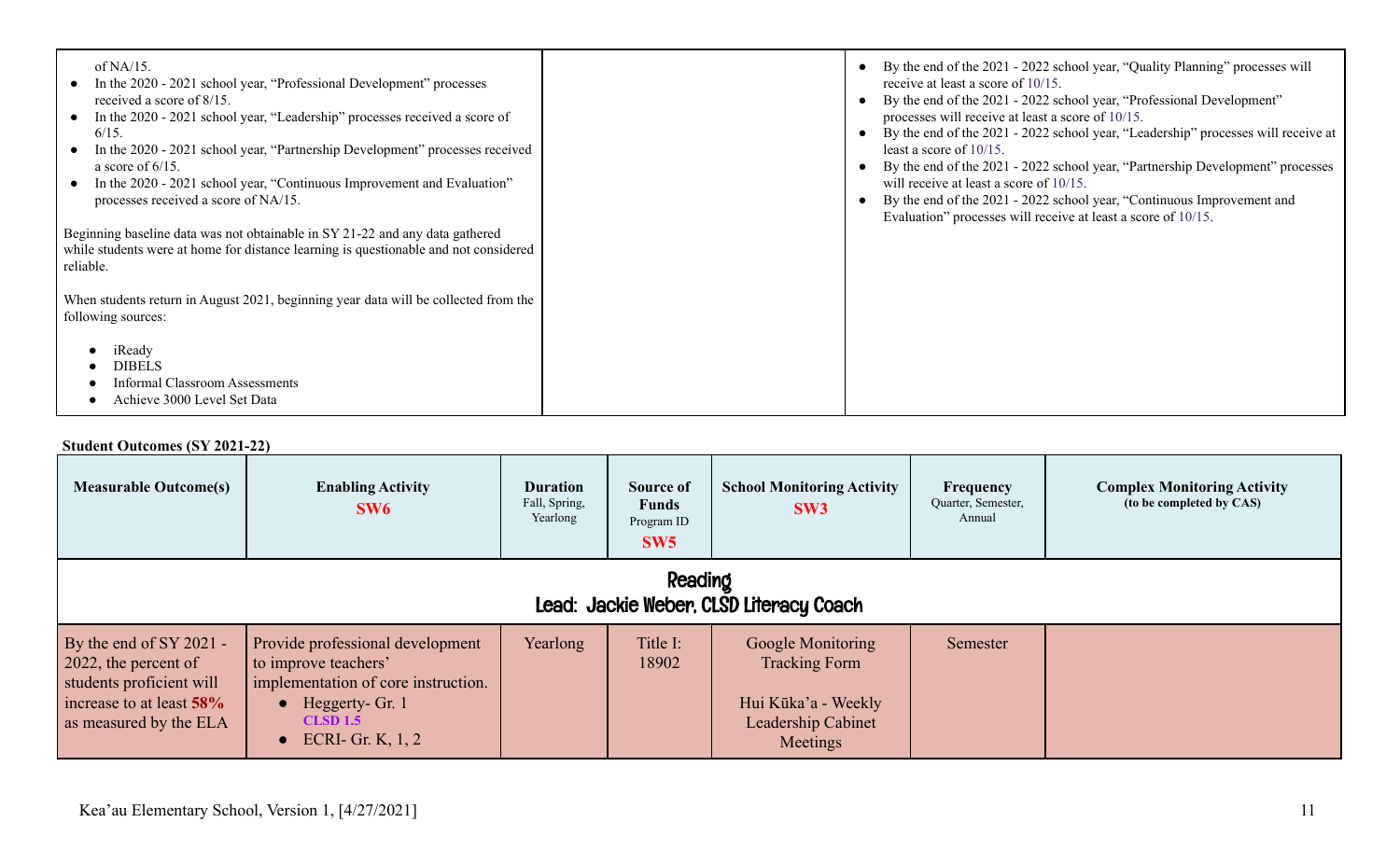| SBA. (ELL: 47%, SPED:<br>$32\%$<br>By the end of SY 2021 -<br>2022, student's reading<br>proficiency will increase                                                                                                                                                           | <b>CLSD 1.5</b><br>Flipbooks- Gr. $3, 4, 5$<br><b>CLSD 1.5</b><br>Anita Archer's 13 elements<br>of explicit instruction<br><b>CLSD 1.2</b>                                                                                                                                                                                                                                                     |          |                                    |                                                                                                    |         |  |
|------------------------------------------------------------------------------------------------------------------------------------------------------------------------------------------------------------------------------------------------------------------------------|------------------------------------------------------------------------------------------------------------------------------------------------------------------------------------------------------------------------------------------------------------------------------------------------------------------------------------------------------------------------------------------------|----------|------------------------------------|----------------------------------------------------------------------------------------------------|---------|--|
| to at least 70% as<br>measured by the iReady<br>Reading diagnostic.<br>By the end of SY 2021 -<br>2022, the percentage of<br>students identified as "2<br>or more grade levels<br>below" will decrease to<br>15% or less as measured<br>by the iReady Reading<br>diagnostic. | Utilize the 13 elements of explicit<br>instruction to implement a<br>high-quality, evidence-based core<br>curriculum that is aligned to the 5<br>big ideas of reading:<br>• Reading Wonders- Gr. K-5<br><b>CLSD 1.2</b><br>Heggerty- Gr. Pk, K, 1<br>$\bullet$<br><b>CLSD 1.5</b><br>$\bullet$ ECRI-Gr. K, 1, 2<br><b>CLSD 1.5</b><br>Flipbooks- Gr. $3, 4, 5$<br>$\bullet$<br><b>CLSD 1.5</b> | Yearlong | Title I:<br>18902                  | Google Monitoring<br><b>Tracking Form</b><br>Hui Kūka'a - Weekly<br>Leadership Cabinet<br>Meetings | Quarter |  |
| By the end of SY 2021 -<br>2022, 100% of students<br>will meet their typical<br>growth goal and 80% of<br>students will meet their<br>stretch growth goal as<br>measured by the iReady<br>reading diagnostic.                                                                | Provide continued support<br>(coaching, walkthrough<br>observations, data review, goal<br>setting, etc.) to ensure the<br>implementation of the core<br>curriculum is having a positive<br>impact on student achievement.<br><b>CLSD 4.3</b>                                                                                                                                                   | Yearlong | Title I:<br>18902<br>WSF:<br>42101 | Google Monitoring<br><b>Tracking Form</b><br>Hui Kūka'a - Weekly<br>Leadership Cabinet<br>Meetings | Quarter |  |
| By the end of SY 2021 -<br>2022, the percentage of<br>students identified as "in<br>need of core support"<br>will increase to at least<br>50% as measured by the<br><b>EOY DIBELS screener.</b>                                                                              | Monitor the effectiveness of the<br>high quality, evidence-based core<br>curriculum using Universal<br>Screeners, Diagnostics, and other<br>assessments (ex. DIBELS 8,<br>iReady, CFAs/CSAs, etc.)<br><b>CLSD 1.1</b>                                                                                                                                                                          | Yearlong | Title I:<br>18902                  | Google Monitoring<br><b>Tracking Form</b><br>Hui Kūka'a - Weekly<br>Leadership Cabinet<br>Meetings | Quarter |  |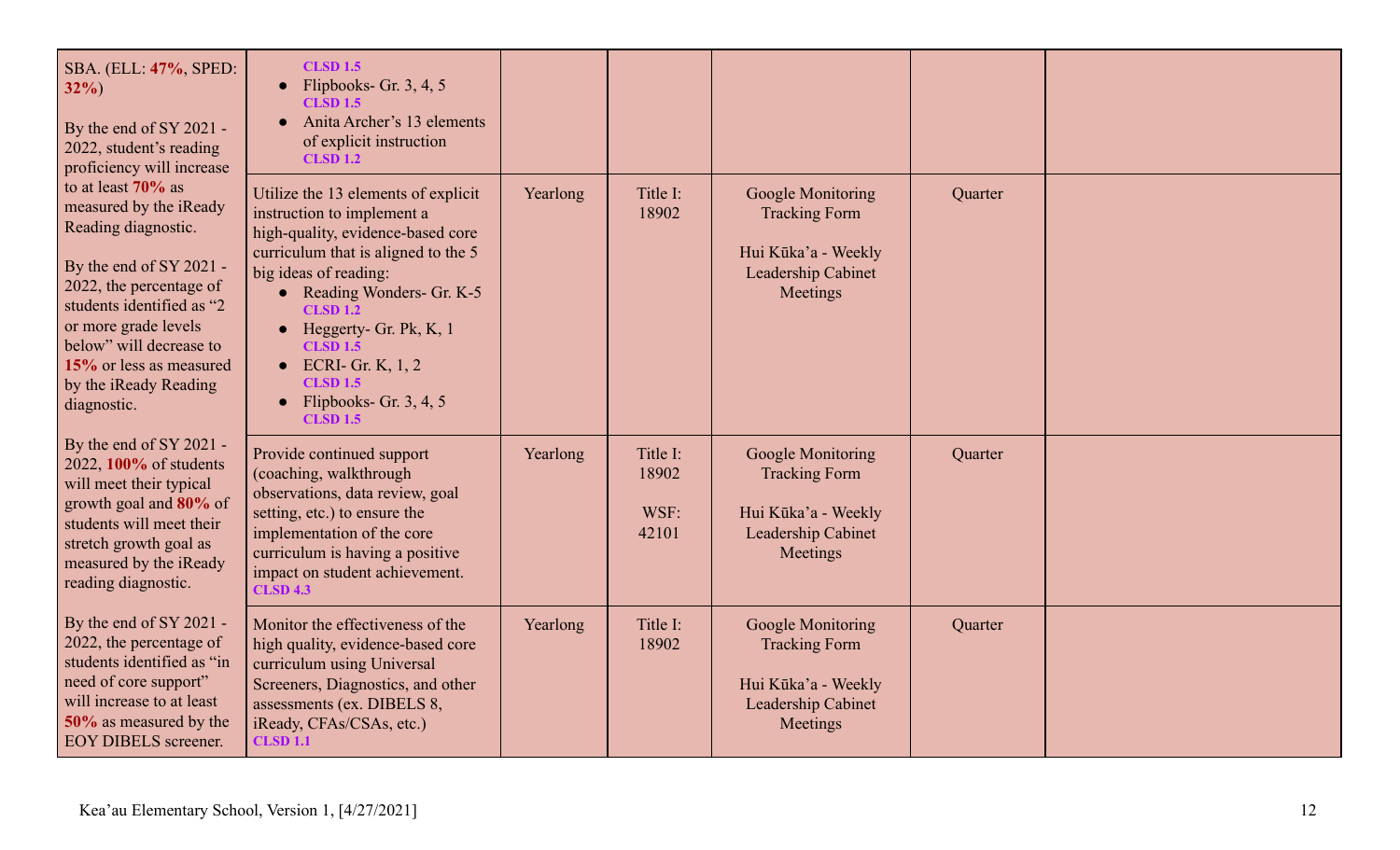| By the end of SY 2021 -<br>2022, students rated<br>"consistently" or<br>"usually" on GLO 4 will<br>increase to at least 69%<br>as measured by the report<br>card grade.<br><b>School Processes</b><br>By the end of the 2021 -<br>2022 school year,<br>"Student Achievement"<br>will receive a score of at<br>least 10/15 as measured<br>by the school processes<br>rubric. | Develop pacing guides in K-5<br>aligned to the Reading Wonders<br>scope and sequence to ensure<br>horizontal and vertical curriculum<br>continuity and coherence.<br><b>CLSD 1.3</b>                                                                       | Summer<br>2021 | Title I:<br>18902                  | Google Monitoring<br><b>Tracking Form</b><br>Hui Kūka'a - Weekly<br>Leadership Cabinet<br>Meetings        | Semester |  |
|-----------------------------------------------------------------------------------------------------------------------------------------------------------------------------------------------------------------------------------------------------------------------------------------------------------------------------------------------------------------------------|------------------------------------------------------------------------------------------------------------------------------------------------------------------------------------------------------------------------------------------------------------|----------------|------------------------------------|-----------------------------------------------------------------------------------------------------------|----------|--|
|                                                                                                                                                                                                                                                                                                                                                                             | Create general rubrics for identified<br>essential standards in each grade<br>level to ensure consistency when<br>determining performance levels.                                                                                                          | Yearlong       | WSF:<br>42101                      | Google Monitoring<br><b>Tracking Form</b><br>Hui Kūka'a - Weekly<br>Leadership Cabinet<br>Meetings        | Annual   |  |
|                                                                                                                                                                                                                                                                                                                                                                             | Create instructional schedules that<br>identify a English Language Arts<br>block for 90 minutes a day to<br>ensure students have substantial<br>opportunities to apply learning.                                                                           | Summer<br>2021 | WSF:<br>42101<br>Title I:<br>18902 | Google Monitoring<br><b>Tracking Form</b><br>Hui Kūka'a - Weekly<br>Leadership Cabinet<br>Meetings        | Annual   |  |
|                                                                                                                                                                                                                                                                                                                                                                             | Revitalize the school library to<br>establish a comfortable & nurturing<br>space that creates opportunities for<br>learning, supports literacy, provides<br>a place in which to dream, play,<br>explore, and create, while fostering<br>a love of reading. | Yearlong       | Title I:<br>18902                  | <b>Google Monitoring</b><br><b>Tracking Form</b><br>Hui Kūka'a - Weekly<br>Leadership Cabinet<br>Meetings | Annual   |  |
|                                                                                                                                                                                                                                                                                                                                                                             | Provide after-school literacy<br>opportunities for students to allow<br>for a variety of literacy experiences.                                                                                                                                             | Yearlong       | Title I:<br>18902<br>WSF:<br>42101 | Google Monitoring<br><b>Tracking Form</b><br>Hui Kūka'a - Weekly<br>Leadership Cabinet<br>Meetings        | Quarter  |  |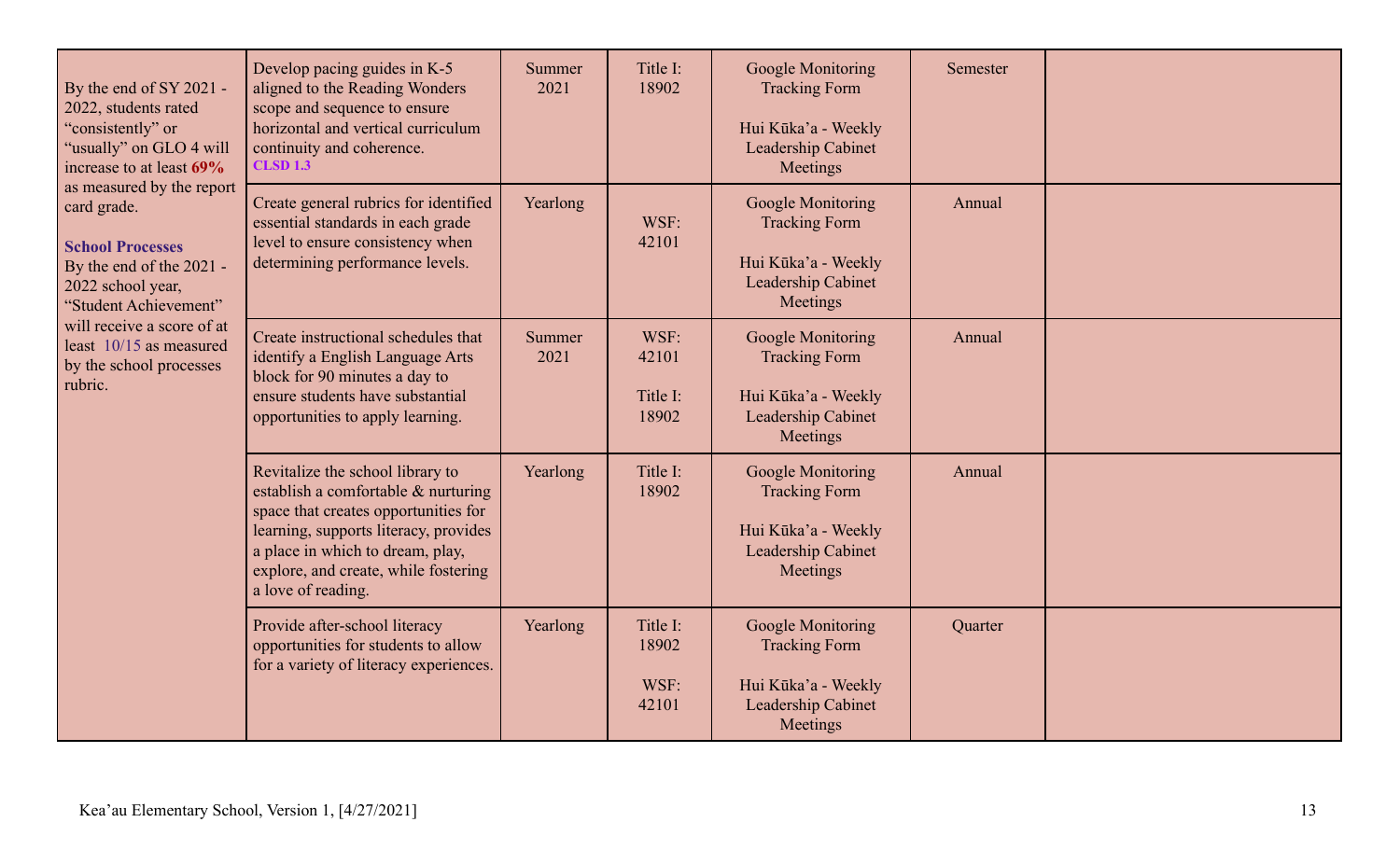|                                                                                                                                                                      | Provide engagement activities that<br>promote family involvement in<br>literacy education:<br>• Ready Rosie<br>Quarterly literacy events<br>with a focus on engaging<br>families in activities<br><b>CLSD 1.6</b>                                       | Yearlong | Title I:<br>18902                  | Google Monitoring<br><b>Tracking Form</b><br>Hui Kūka'a - Weekly<br>Leadership Cabinet<br>Meetings | Quarter |  |  |  |
|----------------------------------------------------------------------------------------------------------------------------------------------------------------------|---------------------------------------------------------------------------------------------------------------------------------------------------------------------------------------------------------------------------------------------------------|----------|------------------------------------|----------------------------------------------------------------------------------------------------|---------|--|--|--|
|                                                                                                                                                                      | Create engaging spaces around<br>campus that encourage students to<br>practice reading skills. (Ex: books<br>accessible in hallways,<br>literacy-focused bulletin boards,<br>etc.)                                                                      | Yearlong | Title I:<br>18902<br>WSF:<br>42101 | Google Monitoring<br><b>Tracking Form</b><br>Hui Kūka'a - Weekly<br>Leadership Cabinet<br>Meetings | Quarter |  |  |  |
| Writing<br>Lead: Samantha Tomori, School Improvement Coordinator                                                                                                     |                                                                                                                                                                                                                                                         |          |                                    |                                                                                                    |         |  |  |  |
| By the end of SY 2021 -<br>2022, the percent of<br>students proficient will<br>increase to at least 58%<br>as measured by the ELA<br>SBA. (ELL: 47%, SPED:<br>$32\%$ | Develop a professional<br>development plan that outlines<br>target focus areas to improve<br>teachers' understanding of a<br>writers' workshop and 6+ traits<br>writing. (Ex: Smekens self-paced<br>PD, peer observations, professional<br>books, etc.) | Fall     | Title I:<br>18902<br>WSF:<br>42101 | Google Monitoring<br><b>Tracking Form</b><br>Hui Kūka'a - Weekly<br>Leadership Cabinet<br>Meetings | Quarter |  |  |  |
| By the end of SY 2021 -<br>2022, students rated<br>"consistently" or<br>"usually" on GLO 4 will<br>increase to at least 69%                                          | Utilize the Smekens Writer's<br>Workshop to implement<br>high-quality 6+ traits writing<br>instruction aligned to CCSS.                                                                                                                                 | Yearlong | Title I:<br>18902<br>WSF:          | Google Monitoring<br><b>Tracking Form</b>                                                          | Quarter |  |  |  |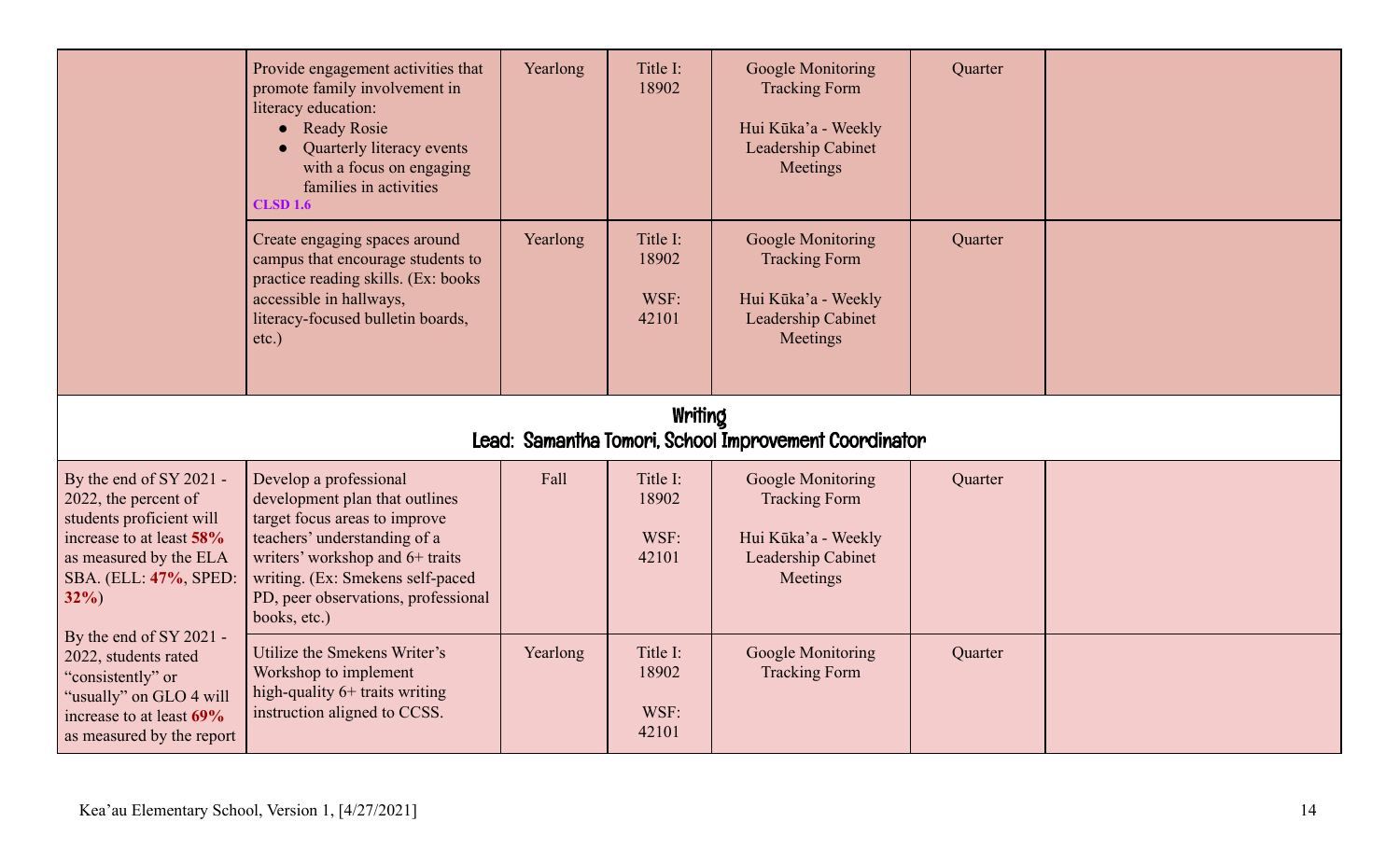| card grade.<br>By the end of SY 2021 -<br>2022, students rated<br>"consistently" or<br>"usually" on GLO 5 will<br>increase to at least 75%<br>as measured by the report<br>card grade.<br><b>School Processes</b><br>By the end of the 2021 -<br>2022 school year,<br>"Student Achievement"<br>will receive a score of at<br>least 10/15 as measured<br>by the school processes<br>rubric. | Utilize mentor texts that model the<br>writing strategies taught.                                                                                                                                                                                      |                |                                    | Hui Kūka'a - Weekly<br>Leadership Cabinet<br>Meetings                                                            |         |  |  |  |
|--------------------------------------------------------------------------------------------------------------------------------------------------------------------------------------------------------------------------------------------------------------------------------------------------------------------------------------------------------------------------------------------|--------------------------------------------------------------------------------------------------------------------------------------------------------------------------------------------------------------------------------------------------------|----------------|------------------------------------|------------------------------------------------------------------------------------------------------------------|---------|--|--|--|
|                                                                                                                                                                                                                                                                                                                                                                                            | Create instructional schedules that<br>identify writing blocks 30 min a<br>day to ensure students have<br>multiple opportunities to apply<br>learning.                                                                                                 | Summer<br>2021 | WSF:<br>42101                      | Google Monitoring<br><b>Tracking Form</b><br>Hui Kūka'a - Weekly<br>Leadership Cabinet<br>Meetings               | Quarter |  |  |  |
|                                                                                                                                                                                                                                                                                                                                                                                            | Develop pacing guides in K-5<br>aligned to the Smekens' scope and<br>sequence to ensure horizontal and<br>vertical curriculum continuity and<br>coherence.                                                                                             | Summer<br>2021 | Title I:<br>18902<br>WSF:<br>42101 | Google Monitoring<br><b>Tracking Form</b><br>Hui Kūka'a - Weekly<br>Leadership Cabinet<br>Meetings               | Quarter |  |  |  |
|                                                                                                                                                                                                                                                                                                                                                                                            | Create general rubrics and collect<br>student samples of WB, DP, MP,<br>and ME to develop a progression of<br>writing aligned to each grade<br>level's standards. Post these<br>progressions in classrooms for<br>students to reference and set goals. | Fall           | Title I:<br>18902<br>WSF:<br>42101 | Google Monitoring<br><b>Tracking Form</b><br>Hui Kūka'a - Weekly<br>Leadership Cabinet<br>Meetings               | Quarter |  |  |  |
| Math<br>Lead: Kristen Tanaka, Math Coach                                                                                                                                                                                                                                                                                                                                                   |                                                                                                                                                                                                                                                        |                |                                    |                                                                                                                  |         |  |  |  |
| By the end of SY 2021 -<br>2022, the percent of<br>students proficient will<br>increase to at least 62%<br>as measured by the Math<br>SBA. (ELL: 47%, SPED:<br>$35\%)$                                                                                                                                                                                                                     | Implement a high-quality,<br>research-based core program<br>(Stepping Stones) that is aligned to<br>the Common Core State Standards<br>and the mathematical practices.                                                                                 | Yearlong       | Title I:<br>18902<br>WSF:<br>42101 | <b>Google Monitoring</b><br><b>Tracking Form</b><br>Hui Kūka'a - Weekly<br><b>Leadership Cabinet</b><br>Meetings | Quarter |  |  |  |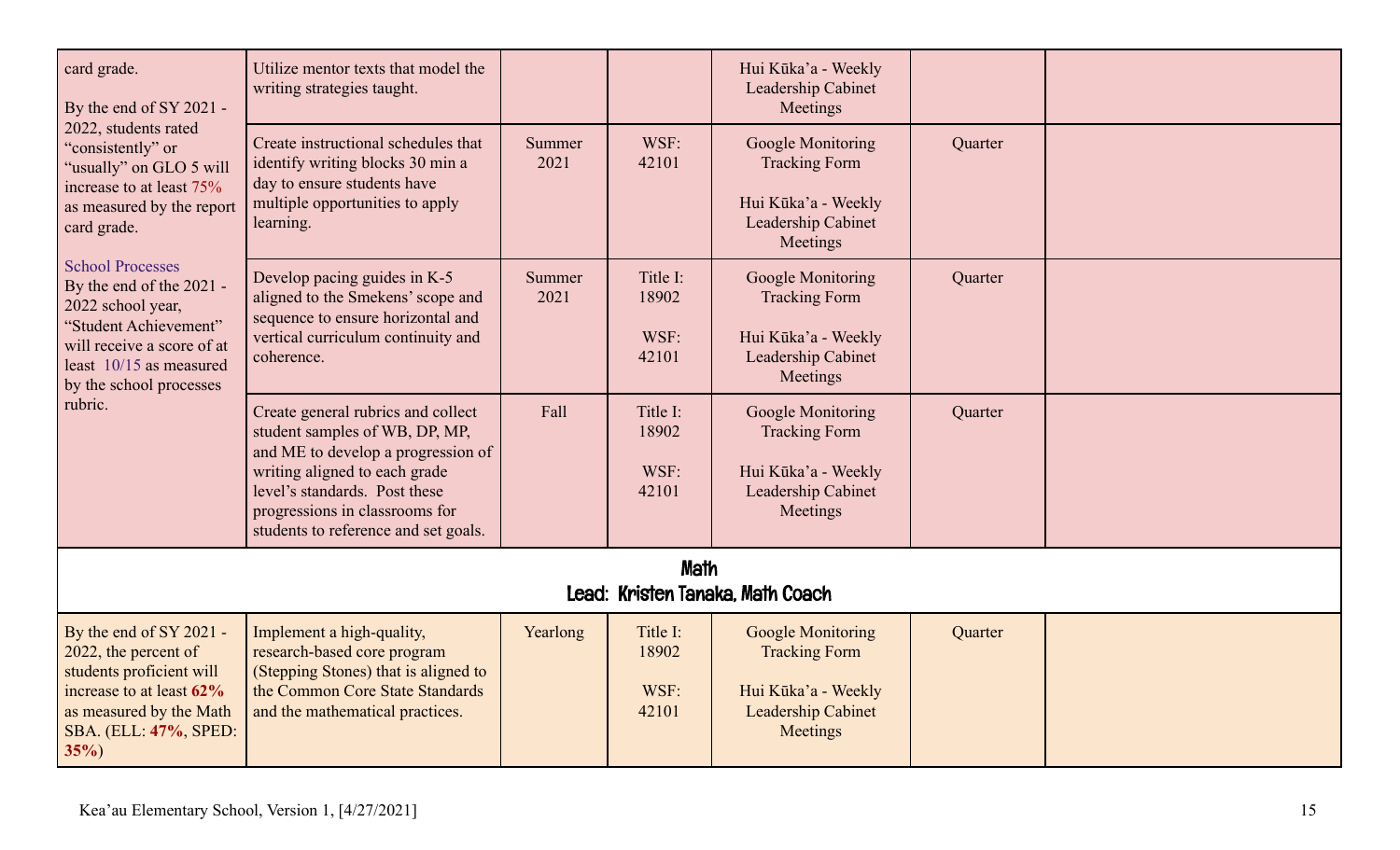| By the end of SY 2021 -<br>2022, student's math<br>proficiency will increase<br>to at least 70% as<br>measured by the iReady<br>math diagnostic.<br>By the end of SY 2021 -<br>2022, the percentage of<br>students identified as "2<br>or more grade levels<br>below" will decrease to<br>10% or less as measured<br>by the iReady math<br>diagnostic.<br>By the end of SY 2021 -<br>2022, 100% of students<br>will meet their typical<br>growth goal and 80% of<br>students will meet their<br>stretch growth goal as<br>measured by the iReady<br>math diagnostic.<br>By the end of SY 2021 - | Develop pacing guides in K-5<br>aligned to the Stepping Stones<br>scope and sequence to ensure<br>horizontal and vertical curriculum<br>continuity and coherence.                                                                    | Summer<br>2021        | Title I:<br>18902<br>WSF:<br>42101 | <b>Google Monitoring</b><br><b>Tracking Form</b><br>Hui Kūka'a - Weekly<br>Leadership Cabinet<br>Meetings        | Annual  |  |
|-------------------------------------------------------------------------------------------------------------------------------------------------------------------------------------------------------------------------------------------------------------------------------------------------------------------------------------------------------------------------------------------------------------------------------------------------------------------------------------------------------------------------------------------------------------------------------------------------|--------------------------------------------------------------------------------------------------------------------------------------------------------------------------------------------------------------------------------------|-----------------------|------------------------------------|------------------------------------------------------------------------------------------------------------------|---------|--|
|                                                                                                                                                                                                                                                                                                                                                                                                                                                                                                                                                                                                 | Create a baseline screener to<br>administer to students in grades k-5<br>which teachers will use to identify<br>what students already know and<br>identify student areas of growth.                                                  | <b>Summer</b><br>2021 | Title I:<br>18902<br>WSF:<br>42101 | <b>Google Monitoring</b><br><b>Tracking Form</b><br>Hui Kūka'a - Weekly<br><b>Leadership Cabinet</b><br>Meetings | Annual  |  |
|                                                                                                                                                                                                                                                                                                                                                                                                                                                                                                                                                                                                 | Deconstruct CCSS in each grade<br>level to deepen teacher<br>understanding and knowledge of<br>the CCSS in the area of math.                                                                                                         | <b>Fall 2021</b>      | Title I:<br>18902<br>WSF:<br>42101 | <b>Google Monitoring</b><br><b>Tracking Form</b><br>Hui Kūka'a - Weekly<br>Leadership Cabinet<br>Meetings        | Annual  |  |
|                                                                                                                                                                                                                                                                                                                                                                                                                                                                                                                                                                                                 | Create general rubrics for identified<br>essential standards in each grade<br>level to ensure consistency when<br>determining performance levels.                                                                                    | Fall 2021             | Title I:<br>18902<br>WSF:<br>42101 | <b>Google Monitoring</b><br><b>Tracking Form</b><br>Hui Kūka'a - Weekly<br>Leadership Cabinet<br>Meetings        | Annual  |  |
| 2022, students rated<br>"consistently" or<br>"usually" on GLO 3 will<br>increase to at least 69%<br>as measured by the report<br>card grade.<br><b>School Processes</b>                                                                                                                                                                                                                                                                                                                                                                                                                         | Provide engagement activities that<br>promote family involvement in<br>math education:<br>• Math family night<br>School-wide math activities<br><b>Math Stepping Stones</b><br>$\bullet$<br>family newsletter<br><b>SW7 CLSD 1.6</b> | Yearlong              | Title I:<br>18902<br>WSF:<br>42101 | <b>Google Monitoring</b><br><b>Tracking Form</b><br>Hui Kūka'a - Weekly<br><b>Leadership Cabinet</b><br>Meetings | Quarter |  |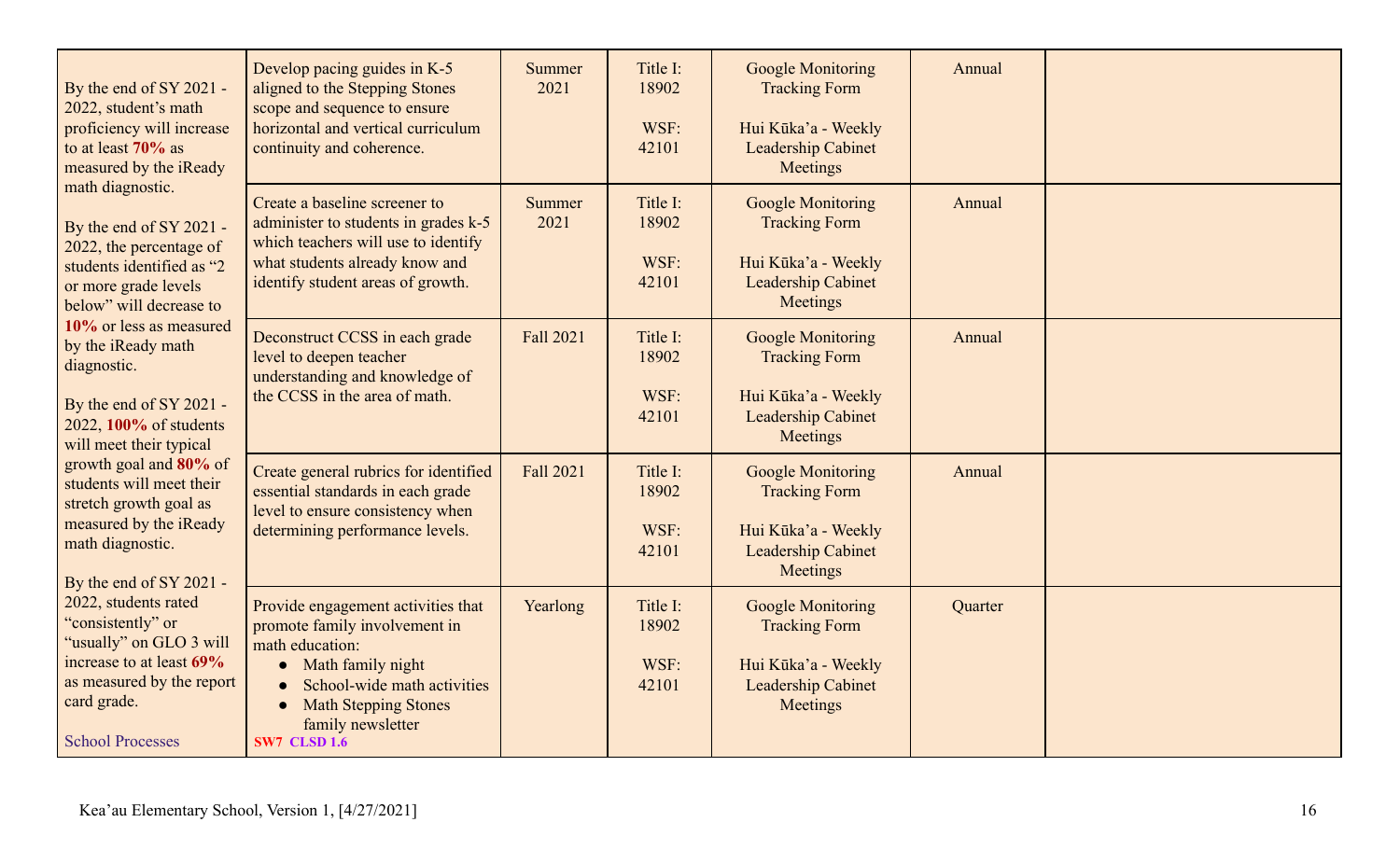| By the end of the 2021 -<br>2022 school year,<br>"Student Achievement"<br>will receive a score of at<br>least 10/15 as measured<br>by the school processes<br>rubric. | Develop a professional<br>development plan that outlines<br>targeted focus areas/domains and<br>mathematical practices as<br>determined by a review of<br>schoolwide data.             | Yearlong              | Title I:<br>18902<br>WSF:<br>42101 | <b>Google Monitoring</b><br><b>Tracking Form</b><br>Hui Kūka'a - Weekly<br><b>Leadership Cabinet</b><br>Meetings | Semester |  |
|-----------------------------------------------------------------------------------------------------------------------------------------------------------------------|----------------------------------------------------------------------------------------------------------------------------------------------------------------------------------------|-----------------------|------------------------------------|------------------------------------------------------------------------------------------------------------------|----------|--|
|                                                                                                                                                                       | Create instructional schedules that<br>identify a Math block for 60<br>minutes a day to ensure students<br>have substantial opportunities to<br>apply learning.                        | <b>Summer</b><br>2021 | Title I:<br>18902<br>WSF:<br>42101 | <b>Google Monitoring</b><br><b>Tracking Form</b><br>Hui Kūka'a - Weekly<br><b>Leadership Cabinet</b><br>Meetings | Annual   |  |
|                                                                                                                                                                       | Provide after school tutoring<br>opportunities in math (Ex: Kumon).                                                                                                                    | Yearlong              | Title I:<br>18902                  | <b>Google Monitoring</b><br><b>Tracking Form</b><br>Hui Kūka'a - Weekly<br><b>Leadership Cabinet</b><br>Meetings | Semester |  |
|                                                                                                                                                                       | Create engaging spaces around<br>campus that encourage students to<br>practice math skills. (Ex: increase<br>math pictorials/visuals on campus,<br>painting on cement etc.)            | Yearlong              | Title I:<br>18902<br>WSF:<br>42101 | <b>Google Monitoring</b><br><b>Tracking Form</b><br>Hui Kūka'a - Weekly<br><b>Leadership Cabinet</b><br>Meetings | Semester |  |
|                                                                                                                                                                       | Promote the integration of literacy<br>skills in math instruction. (Ex:<br>reading math literature books and<br>increasing opportunities for written<br>responses).<br><b>CLSD 1.2</b> | Yearlong              | Title I:<br>18902<br>WSF:<br>42101 | <b>Google Monitoring</b><br><b>Tracking Form</b><br>Hui Kūka'a - Weekly<br><b>Leadership Cabinet</b><br>Meetings | Semester |  |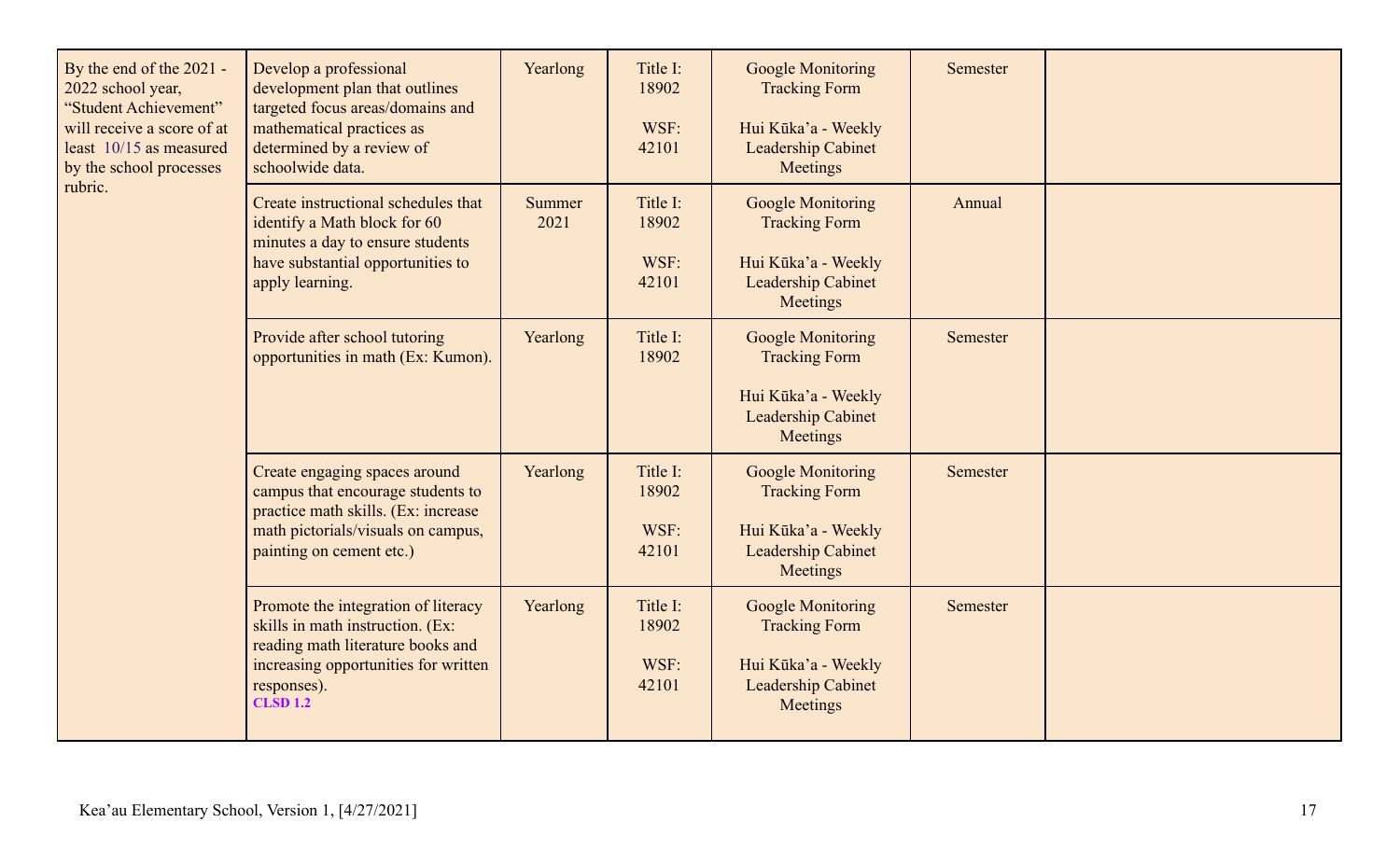| <b>Science</b><br>Lead: Daphna Ehrenhalt, 5th Grade Teacher                                                                                                                                                                                                                                                                    |                                                                                                                                                                                                                                                                                              |                                 |                                    |                                                                                                                  |                 |  |  |  |  |
|--------------------------------------------------------------------------------------------------------------------------------------------------------------------------------------------------------------------------------------------------------------------------------------------------------------------------------|----------------------------------------------------------------------------------------------------------------------------------------------------------------------------------------------------------------------------------------------------------------------------------------------|---------------------------------|------------------------------------|------------------------------------------------------------------------------------------------------------------|-----------------|--|--|--|--|
| By the end of SY 2021 -<br>2022, student proficiency<br>will increase to at least<br>73% as measured by the<br>Science SBA. (ELL:<br>67%, SPED: NA)<br>By the end of SY 2021 -<br>2022, students rated<br>"consistently" or<br>"usually" on GLO 1 will<br>increase to at least 69%<br>as measured by the report<br>card grade. | Provide professional development<br>on NGSS (Next Generation Science<br>Standards):<br>• HCPS vs NGSS<br>Accessing and<br>understanding new science<br>standards<br>Deconstruction of standards<br>$\bullet$                                                                                 | Summer $&$<br>Fall 2021         | Title I:<br>18902                  | <b>Google Monitoring</b><br><b>Tracking Form</b><br>Hui Kūka'a - Weekly<br><b>Leadership Cabinet</b><br>Meetings | <b>Semester</b> |  |  |  |  |
|                                                                                                                                                                                                                                                                                                                                | Provide professional development<br>on NGSS implementation:<br>$\bullet$ integration of NGSS<br>through other content areas<br>$\bullet$ SY 21-22 (Year 1): Grades<br>3-5 alignment $\&$<br>implementation<br>SY 22-23 (Year 2): Grades<br>$\bullet$<br>K-2 alignment $\&$<br>implementation | Summer $\&$<br><b>Fall 2021</b> | Title I:<br>18902<br>WSF:<br>42101 | <b>Google Monitoring</b><br><b>Tracking Form</b><br>Hui Kūka'a - Weekly<br><b>Leadership Cabinet</b><br>Meetings | Semester        |  |  |  |  |
|                                                                                                                                                                                                                                                                                                                                | Investigate resources and programs<br>that support the full implementation<br>of the NGSS.                                                                                                                                                                                                   | Yearlong                        | Title I:<br>18902                  | <b>Google Monitoring</b><br><b>Tracking Form</b><br>Hui Kūka'a - Weekly<br><b>Leadership Cabinet</b><br>Meetings | <b>Semester</b> |  |  |  |  |
|                                                                                                                                                                                                                                                                                                                                | Provide planning time for grade<br>levels to:<br>create and complete<br>$\bullet$<br>curriculum mapping/pacing<br>guides                                                                                                                                                                     | Fall                            | Title I:<br>18902<br>WSF:<br>42101 | <b>Google Monitoring</b><br><b>Tracking Form</b>                                                                 | Semester        |  |  |  |  |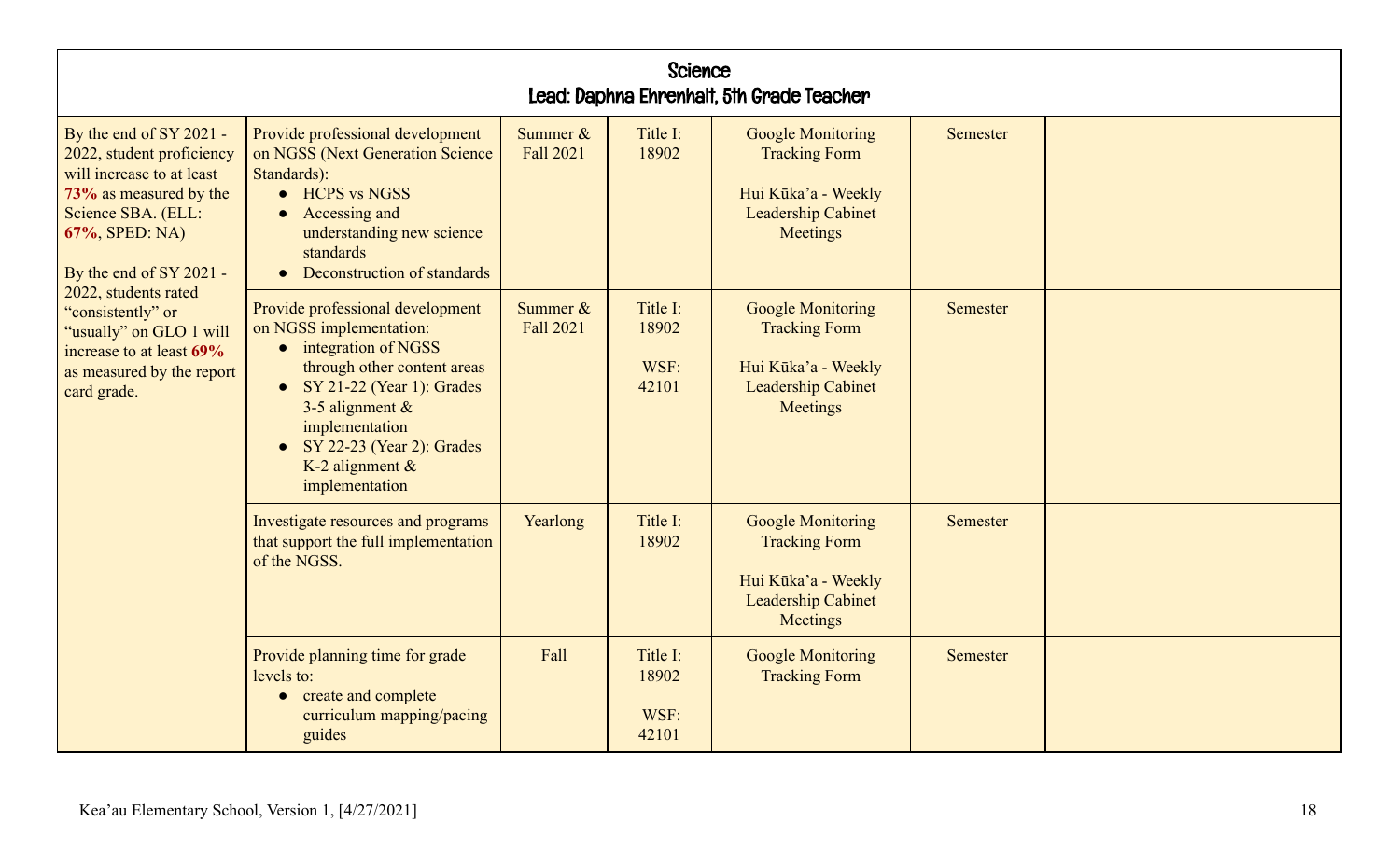|                                                                                                                                                                                                        | K-5 alignment<br>$\bullet$<br>develop or adjust rubrics<br>Investigate ways to participate in<br>school, district and state level<br>STEM competitions as a school.                                                                                                       | Yearlong | WSF:<br>42101     | Hui Kūka'a - Weekly<br><b>Leadership Cabinet</b><br>Meetings<br><b>Google Monitoring</b><br><b>Tracking Form</b><br>Hui Kūka'a - Weekly<br><b>Leadership Cabinet</b> | <b>Semester</b> |  |  |  |  |
|--------------------------------------------------------------------------------------------------------------------------------------------------------------------------------------------------------|---------------------------------------------------------------------------------------------------------------------------------------------------------------------------------------------------------------------------------------------------------------------------|----------|-------------------|----------------------------------------------------------------------------------------------------------------------------------------------------------------------|-----------------|--|--|--|--|
|                                                                                                                                                                                                        |                                                                                                                                                                                                                                                                           |          |                   | Meetings                                                                                                                                                             |                 |  |  |  |  |
| <b>Social Studies</b><br>Lead: Crystal Motomura, 1st Grade Teacher                                                                                                                                     |                                                                                                                                                                                                                                                                           |          |                   |                                                                                                                                                                      |                 |  |  |  |  |
| By the end of SY 2021 -<br>2022, student proficiency<br>will increase to at least<br>58% as measured by the<br>ELA SBA. (ELL: 47%,<br>SPED: 32%)<br>By the end of SY 2021 -<br>2022, students' reading | Investigate professional<br>development and other learning<br>opportunities to build teacher<br>knowledge and understanding of<br>the Hawai'i Core Standards for<br>Social Studies (HCSSS) and C3<br>Framework prior to full<br>implementation in school year<br>2022-23. | Yearlong | Title I:<br>18902 | Google Monitoring<br><b>Tracking Form</b><br>Hui Kūka'a - Weekly<br>Leadership Cabinet<br>Meetings                                                                   | Semester        |  |  |  |  |
| proficiency will increase<br>to at least $70\%$ as<br>measured by the iReady<br>reading diagnostic.                                                                                                    | Investigate resources and programs<br>that support the full implementation<br>of the Hawaii Core Standards for<br>Social Studies (HCSSS) and the C3<br>Framework by school year<br>2022-23.                                                                               | Yearlong | Title I:<br>18902 | Google Monitoring<br><b>Tracking Form</b><br>Hui Kūka'a - Weekly<br>Leadership Cabinet<br>Meetings                                                                   | Semester        |  |  |  |  |
|                                                                                                                                                                                                        | <b>Computer Science</b><br>Lead; Zachary Peercy, DPUST                                                                                                                                                                                                                    |          |                   |                                                                                                                                                                      |                 |  |  |  |  |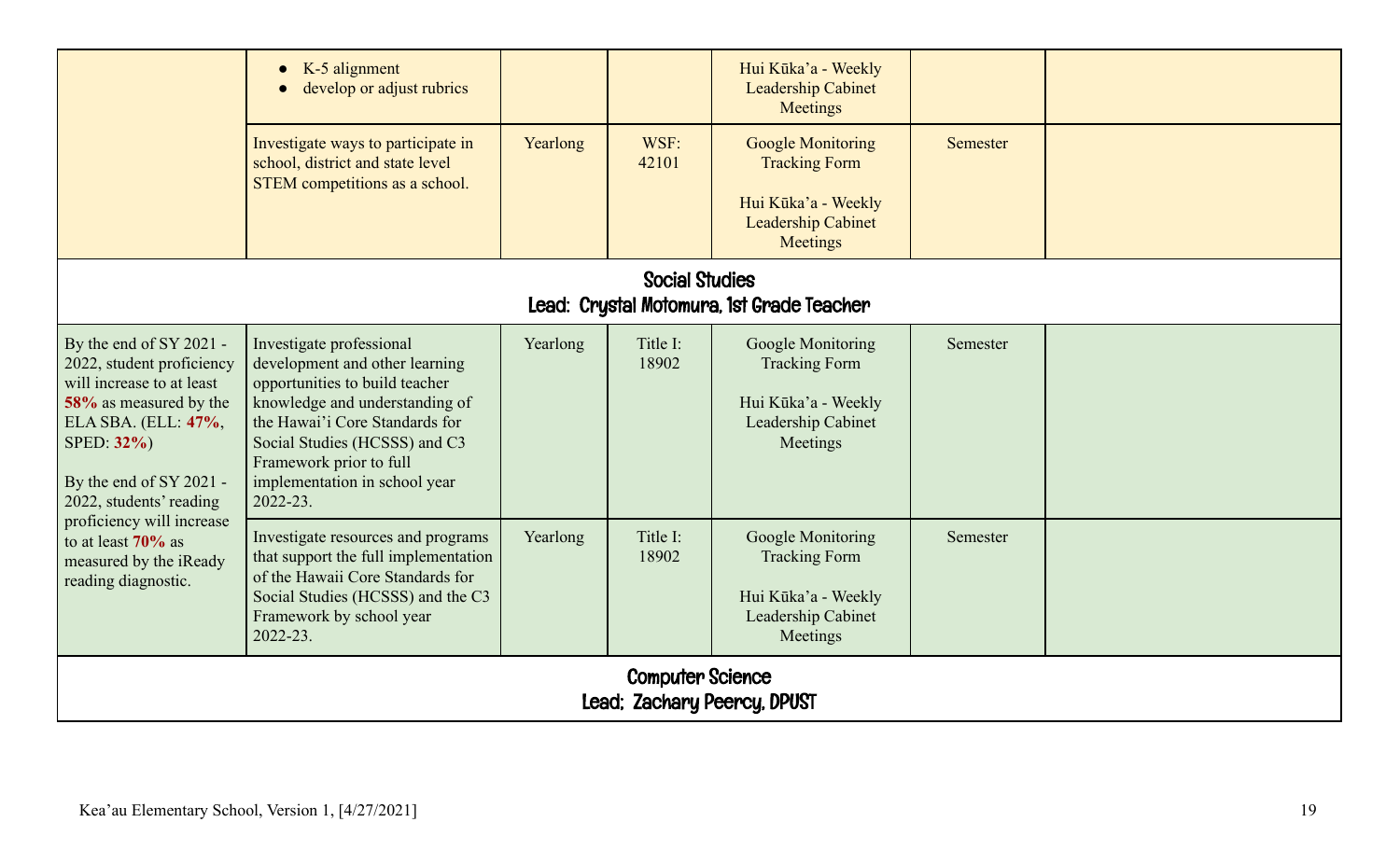| By the end of SY 2022 -<br>2023, students rated<br>"consistently" or<br>"usually" on GLO 3 will<br>increase to at least 79%<br>as measured by the report<br>card grade.<br>By the end of SY 2022 -<br>2023, students rated<br>"consistently" or<br>'usually" on GLO 6 will<br>increase to at least 90%<br>as measured by the report<br>card grade. | Investigate professional<br>development and other learning<br>opportunities to build teacher<br>knowledge and understanding of<br>the K-12 Computer Science<br>Framework prior to full<br>implementation in the school year<br>2022-23. | Yearlong | Title I:<br>18902 | Google Monitoring<br><b>Tracking Form</b><br>Hui Kūka'a - Weekly<br>Leadership Cabinet<br>Meetings | Semester |  |  |  |
|----------------------------------------------------------------------------------------------------------------------------------------------------------------------------------------------------------------------------------------------------------------------------------------------------------------------------------------------------|-----------------------------------------------------------------------------------------------------------------------------------------------------------------------------------------------------------------------------------------|----------|-------------------|----------------------------------------------------------------------------------------------------|----------|--|--|--|
|                                                                                                                                                                                                                                                                                                                                                    | Determine appropriate resources<br>and program options that support<br>the full implementation of the K-12<br>Computer Science Framework by<br>school year 2022-23.                                                                     | Yearlong | Title I:<br>18902 | Google Monitoring<br><b>Tracking Form</b><br>Hui Kūka'a - Weekly<br>Leadership Cabinet<br>Meetings | Semester |  |  |  |
|                                                                                                                                                                                                                                                                                                                                                    | Identify staff, resources, programs,<br>materials, and space necessary to<br>design and implement a successful<br>Computer Science curriculum on<br>campus.                                                                             | Yearlong | Title I:<br>18902 | Google Monitoring<br><b>Tracking Form</b><br>Hui Kūka'a - Weekly<br>Leadership Cabinet<br>Meetings | Semester |  |  |  |
| <b>MTSS (Academics)</b><br>Lead: Melissa Brilhante, MTSS Academic Coordinator                                                                                                                                                                                                                                                                      |                                                                                                                                                                                                                                         |          |                   |                                                                                                    |          |  |  |  |
| <b>iReady</b><br>By the end of SY 2021 -<br>2022, students' reading<br>proficiency will increase<br>to at least $70\%$ .                                                                                                                                                                                                                           | KES students will participate in a<br>DIBELS screener 3x/year<br>(Beginning, Middle, End) to<br>identify early literacy target areas.<br><b>CLSD 1.1</b>                                                                                | Yearlong | Title I:<br>18902 | Google Monitoring<br><b>Tracking Form</b><br>Hui Kūka'a - Weekly<br>Leadership Cabinet<br>Meetings | Semester |  |  |  |
| By the end of SY 2021 -<br>2022, the percentage of<br>students identified as "2                                                                                                                                                                                                                                                                    | KES students will participate in the<br>i-Ready diagnostic assessment<br>3x/year (Beginning, Middle, End)                                                                                                                               | Yearlong | Title I:<br>18902 | <b>Google Monitoring</b><br><b>Tracking Form</b>                                                   | Semester |  |  |  |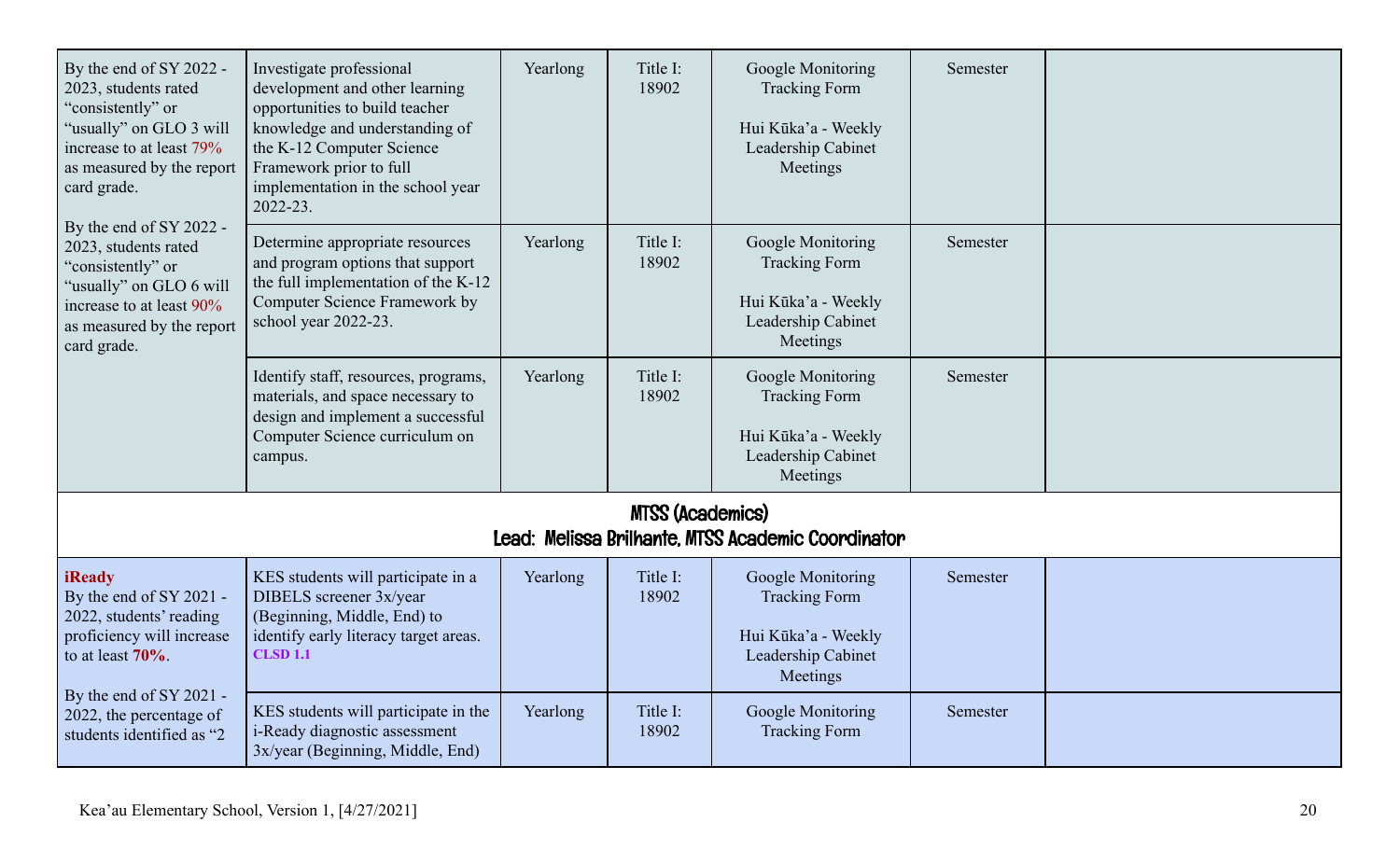| or more grade levels<br>below" will decrease to<br>15% or less as measured<br>by the iReady reading                                                                                                                                                                                                                                                                                                                                                                                                                                                                                                                                                           | to identify current performance<br>levels, targeted areas of<br>improvement and degree of growth<br>over time.                                                                                                                                                                                                                                                                                                                                                         |          |                                    | Hui Kūka'a - Weekly<br>Leadership Cabinet<br>Meetings                                                     |           |  |
|---------------------------------------------------------------------------------------------------------------------------------------------------------------------------------------------------------------------------------------------------------------------------------------------------------------------------------------------------------------------------------------------------------------------------------------------------------------------------------------------------------------------------------------------------------------------------------------------------------------------------------------------------------------|------------------------------------------------------------------------------------------------------------------------------------------------------------------------------------------------------------------------------------------------------------------------------------------------------------------------------------------------------------------------------------------------------------------------------------------------------------------------|----------|------------------------------------|-----------------------------------------------------------------------------------------------------------|-----------|--|
| diagnostic.<br>By the end of SY 2021 -<br>2022, 100% of students<br>will meet their typical<br>growth goal and 80% of<br>students will meet their<br>stretch growth goal as<br>measured by the iReady<br>reading diagnostic.<br>By the end of SY 2021 -<br>2022, students' math<br>proficiency will increase<br>to at least $70\%$ .<br>By the end of SY 2021 -<br>2022, the percentage of<br>students identified as "2<br>or more grade levels<br>below" will decrease to<br>$10\%$ or less.<br>By the end of SY 2021 -<br>2022, 100% of students<br>will meet their typical<br>growth goal and 80% of<br>students will meet their<br>stretch growth goal as | Clearly define the difference<br>between Tier I, Tier II and Tier III<br>supports in regards to:<br>purpose or intent<br>location to be implemented<br>resources or programs used<br>time allocation or a<br>schedule<br>person responsible<br>progress monitoring<br>structure/data keeping                                                                                                                                                                           | Yearlong | Title I:<br>18902<br>WSF:<br>42101 | Google Monitoring<br><b>Tracking Form</b><br>Hui Kūka'a - Weekly<br>Leadership Cabinet<br>Meetings        | Quarterly |  |
|                                                                                                                                                                                                                                                                                                                                                                                                                                                                                                                                                                                                                                                               | A progress monitoring system will<br>be developed and monitored<br>regularly for core, strategic and<br>intensive support to:<br>• identify Ss who need more<br>or less supports at various<br>checkpoints throughout the<br>year<br>provide appropriate<br>interventions that are<br>aligned to student needs<br>consistently collect data and<br>inputting of the data<br>provide the structure and<br>$\bullet$<br>time to deliver interventions<br><b>CLSD 1.4</b> | Yearlong | Title I:<br>18902<br>WSF:<br>42101 | <b>Google Monitoring</b><br><b>Tracking Form</b><br>Hui Kūka'a - Weekly<br>Leadership Cabinet<br>Meetings | Quarterly |  |
| measured by the iReady<br>math diagnostic.                                                                                                                                                                                                                                                                                                                                                                                                                                                                                                                                                                                                                    | <b>Extended learning opportunities</b><br>with a focus on intervention are                                                                                                                                                                                                                                                                                                                                                                                             | Yearlong | Title I:<br>18902                  | <b>Google Monitoring</b><br><b>Tracking Form</b>                                                          | Quarterly |  |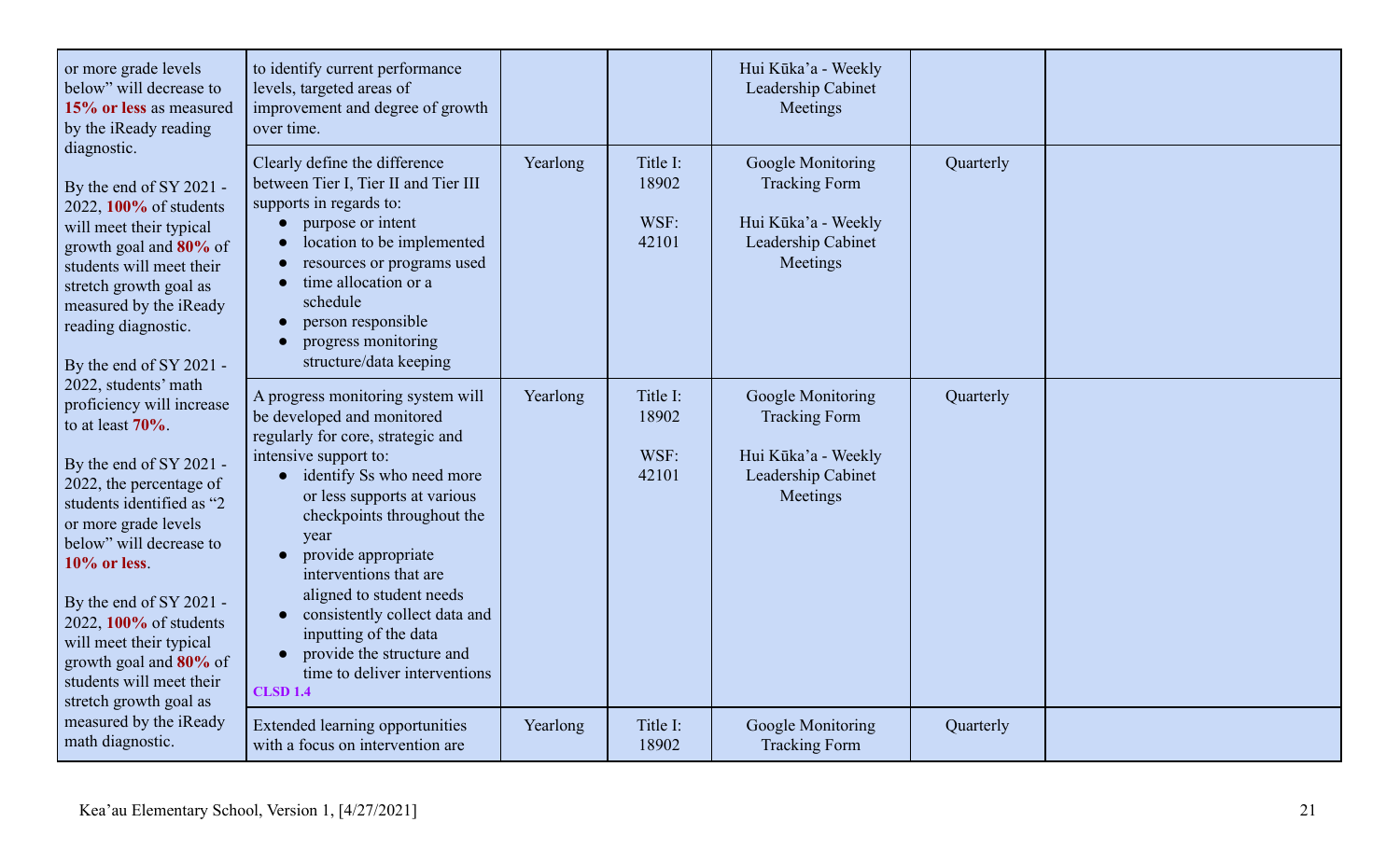| <b>DIBELS</b><br>By the end of SY 2021 -<br>2022, the percentage of<br>students identified as "in           | provided beyond the normal school<br>day to include after school learning,<br>at home learning, and learning that<br>is offered during all school breaks<br>and summer.                                                                                                                                                                                                                                                                                                                                                                                                     |          | WSF:<br>42101                      | Hui Kūka'a - Weekly<br>Leadership Cabinet<br>Meetings                                              |           |  |
|-------------------------------------------------------------------------------------------------------------|-----------------------------------------------------------------------------------------------------------------------------------------------------------------------------------------------------------------------------------------------------------------------------------------------------------------------------------------------------------------------------------------------------------------------------------------------------------------------------------------------------------------------------------------------------------------------------|----------|------------------------------------|----------------------------------------------------------------------------------------------------|-----------|--|
| need of core support"<br>will increase to at least<br>50% as measured by the<br><b>EOY DIBELS screener.</b> | Provide professional development<br>and on-going supports to all staff<br>members regarding:<br>• Tier I, Tier II, Tier III<br>components<br>Differentiation<br>$\bullet$<br>Evidence-based<br>instructional strategies<br><b>CLSD 1.2, 1.5</b><br>Inclusion<br>$\bullet$<br><b>Specially Designed</b><br>$\bullet$<br>Instruction<br>Whole Group vs. Small<br>$\bullet$<br>Group vs. Individual<br>Instruction<br>$\bullet$ the effects of poverty<br>throughout the school year,<br>including non-work days. This<br>includes in-state and/or out-of-state<br>conferences | Yearlong | Title I:<br>18902<br>WSF:<br>42101 | Google Monitoring<br><b>Tracking Form</b><br>Hui Kūka'a - Weekly<br>Leadership Cabinet<br>Meetings | Quarterly |  |
|                                                                                                             |                                                                                                                                                                                                                                                                                                                                                                                                                                                                                                                                                                             |          | <b>MTSS (Behavior)</b>             | Lead: Alicia Alcaraz, School Counselor                                                             |           |  |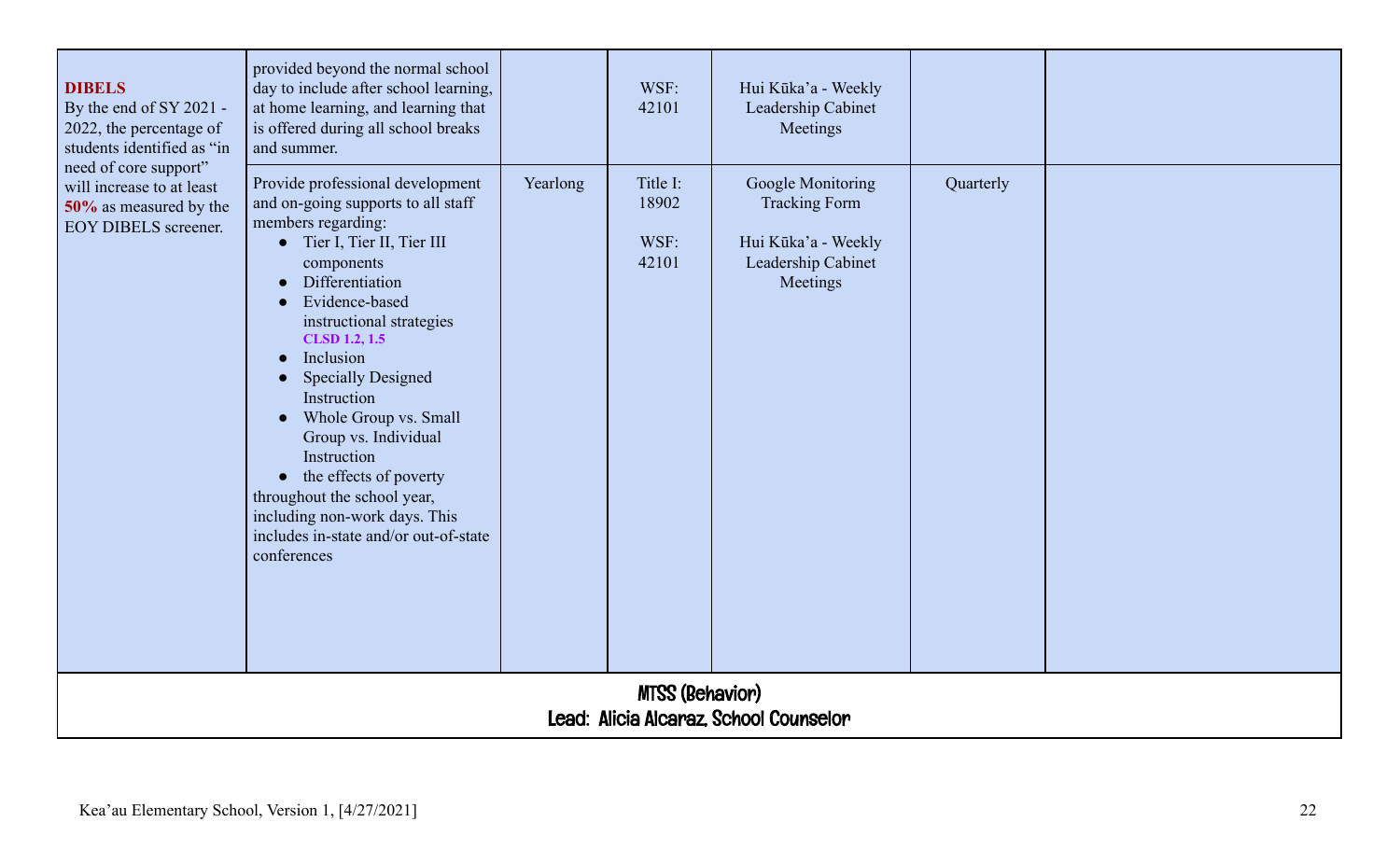| <b>Student Discipline</b><br>By the end of SY 2021 -<br>2022, the number of<br>Class A incidents will<br>reduce to 18 or less as<br>measured in LDS.                                                                                                                                                                                                                                                                                                                 | PBIS Team/Committee will meet<br>monthly to implement, monitor,<br>and evaluate a PBIS action plan.                                                                                                                                    | Yearlong | WSF:<br>42101                      | Google Monitoring<br><b>Tracking Form</b><br>Hui Kūka'a - Weekly<br>Leadership Cabinet<br>Meetings | Quarterly |  |
|----------------------------------------------------------------------------------------------------------------------------------------------------------------------------------------------------------------------------------------------------------------------------------------------------------------------------------------------------------------------------------------------------------------------------------------------------------------------|----------------------------------------------------------------------------------------------------------------------------------------------------------------------------------------------------------------------------------------|----------|------------------------------------|----------------------------------------------------------------------------------------------------|-----------|--|
| By the end of SY 2021 -<br>2022, the number of<br>Class B incidents will<br>reduce to 47 or less as<br>measured in LDS.<br>By the end of SY 2021 -                                                                                                                                                                                                                                                                                                                   | PBIS Committee will support<br>school wide participation of all<br>staff using five $(5)$ proactive<br>strategies to promote positive<br>student behaviors and a sense of<br>belonging.<br>Hā-Aloha, Belonging                         | Yearlong | WSF:<br>42101                      | Google Monitoring<br><b>Tracking Form</b><br>Hui Kūka'a - Weekly<br>Leadership Cabinet<br>Meetings | Quarterly |  |
| 2022, the number of<br>Class C incidents will<br>reduce to 12 or less as<br>measured in LDS.<br>By the end of SY 2021 -<br>2022, the number of<br>Class D incidents will<br>reduce to 45 or less as<br>measured in LDS.<br>Attendance<br>By the end of SY 2021 -<br>2022, chronically absent<br>students will decrease to<br>18% or less as measured<br>by the Strive HI report.<br>By the end of SY 2021 -<br>2022, school attendance<br>will increase to $93\%$ as | KES will investigate and adopt a<br>universal screener to identify<br>at-risk students for behavioral<br>concerns who might benefit from<br>timely identification and early<br>intervention.                                           | Yearlong | Title I:<br>18902                  | Google Monitoring<br><b>Tracking Form</b><br>Hui Kūka'a - Weekly<br>Leadership Cabinet<br>Meetings | Yearly    |  |
|                                                                                                                                                                                                                                                                                                                                                                                                                                                                      | A clear KES Discipline Plan will<br>be added to the KES Staff<br>Handbook before the start of the<br>school year and will be shared with<br>all KES staff at the opening of the<br>new school year.                                    | Yearlong | WSF:<br>42101                      | Google Monitoring<br><b>Tracking Form</b><br>Hui Kūka'a - Weekly<br>Leadership Cabinet<br>Meetings | Yearly    |  |
|                                                                                                                                                                                                                                                                                                                                                                                                                                                                      | A consistent, evidenced-based SEL<br>curriculum that reflects our core<br>values will be adopted,<br>implemented and reinforced as part<br>of the instructional school day,<br>including brain/movement breaks.<br>Hā-Total Well Being | Yearlong | Title I:<br>18902<br>WSF:<br>42101 | Google Monitoring<br><b>Tracking Form</b><br>Hui Kūka'a - Weekly<br>Leadership Cabinet<br>Meetings | Yearly    |  |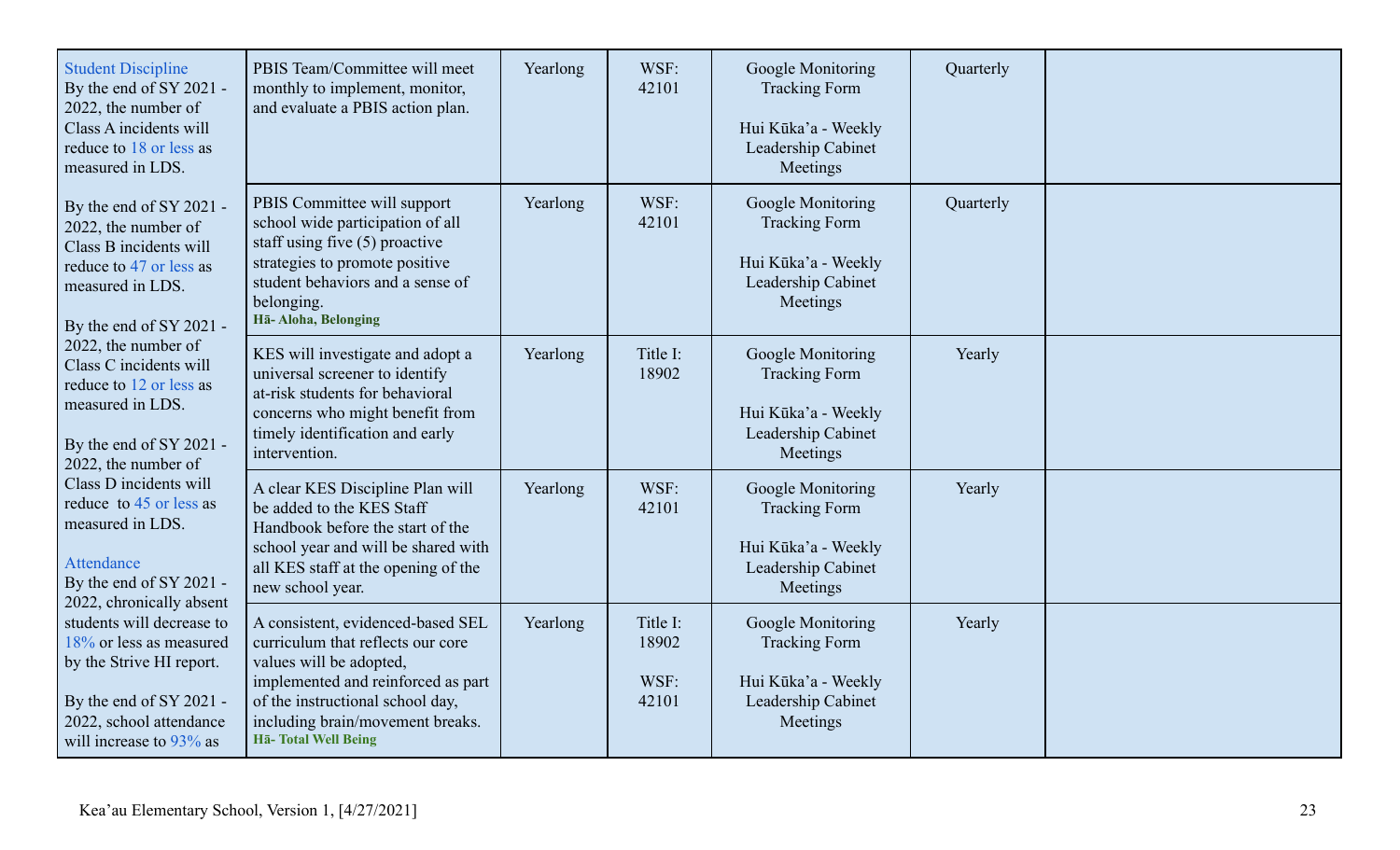| measured by LDS.<br><b>School Quality Survey</b><br>In SY 2021 - 2022,<br>positive responses in the<br>"safety" category will<br>increase to 100% for<br>students, parents, and<br>teachers as measured by<br>the Panorama/SQS<br>survey.<br><b>GLOs</b><br>By the end of SY 2021 -<br>2022, students rated<br>"consistently" or<br>"usually" on GLO 1 will<br>increase to at least 69%<br>as measured by the report<br>card grade.<br>By the end of SY 2021 -<br>2022, students rated<br>"consistently" or<br>"usually" on GLO 2 will<br>increase to at least 75%<br>as measured by the report<br>card grade. | An Attendance Team will be<br>created to develop and monitor an<br>action plan for school wide<br>implementation that includes:<br>definitions of at risk and<br>chronic absenteeism<br>professional development<br>and expectations for all staff<br>to implement strategies to<br>reduce chronic absenteeism<br>systematic identification<br>and monitoring of student<br>absenteeism in Tiers 1-3<br>timely, strategic and<br>targeted interventions for<br>students in Tiers 1-3,<br>including incentives and<br>personal connections.<br>feedback from stakeholders<br>$\bullet$<br>SW7<br>Hā-Belonging | Yearlong | WSF:<br>42101 | Google Monitoring<br><b>Tracking Form</b><br>Hui Kūka'a - Weekly<br>Leadership Cabinet<br>Meetings | Quarterly |  |  |  |
|----------------------------------------------------------------------------------------------------------------------------------------------------------------------------------------------------------------------------------------------------------------------------------------------------------------------------------------------------------------------------------------------------------------------------------------------------------------------------------------------------------------------------------------------------------------------------------------------------------------|--------------------------------------------------------------------------------------------------------------------------------------------------------------------------------------------------------------------------------------------------------------------------------------------------------------------------------------------------------------------------------------------------------------------------------------------------------------------------------------------------------------------------------------------------------------------------------------------------------------|----------|---------------|----------------------------------------------------------------------------------------------------|-----------|--|--|--|
| <b>Inclusion</b><br>Leads: Robyn Amana, Special Education Department Head<br>SSC, Student Services Coordinator (SSC)                                                                                                                                                                                                                                                                                                                                                                                                                                                                                           |                                                                                                                                                                                                                                                                                                                                                                                                                                                                                                                                                                                                              |          |               |                                                                                                    |           |  |  |  |
| <b>Student Learning</b><br>By the end of SY 2021 -                                                                                                                                                                                                                                                                                                                                                                                                                                                                                                                                                             | Provide opportunity and adequate<br>instructional (academic and                                                                                                                                                                                                                                                                                                                                                                                                                                                                                                                                              | Yearlong | WSF:<br>42101 | Google Monitoring<br><b>Tracking Form</b>                                                          | Quarterly |  |  |  |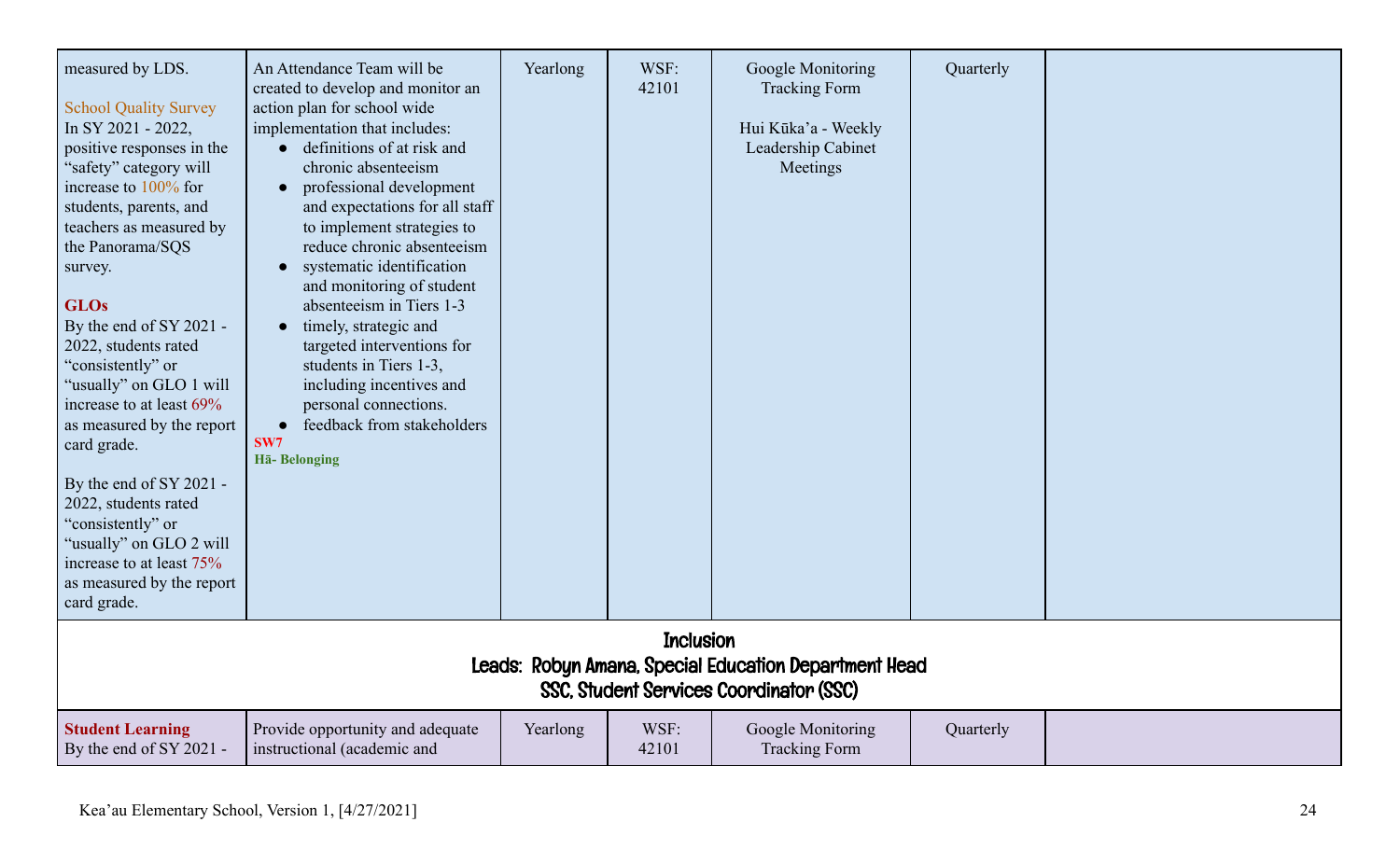| 2022, student proficiency<br>in the sped subgroup will<br>increase to at least 32%<br>as measured by the ELA<br>SBA.<br>By the end of SY 2021 -<br>2022, student proficiency<br>in the sped subgroup will<br>increase to at least 35%<br>as measured by the Math<br>SBA.                                                                                                                                                                                                                                                    | behavior) support in the least<br>restrictive environment for special<br>population students.                                                                                                                                                                             |                  |                                                    | Hui Kūka'a - Weekly<br>Leadership Cabinet<br>Meetings                                              |           |  |
|-----------------------------------------------------------------------------------------------------------------------------------------------------------------------------------------------------------------------------------------------------------------------------------------------------------------------------------------------------------------------------------------------------------------------------------------------------------------------------------------------------------------------------|---------------------------------------------------------------------------------------------------------------------------------------------------------------------------------------------------------------------------------------------------------------------------|------------------|----------------------------------------------------|----------------------------------------------------------------------------------------------------|-----------|--|
|                                                                                                                                                                                                                                                                                                                                                                                                                                                                                                                             | Monitor the effectiveness of<br>targeted interventions in Tiers I, II<br>and III to reduce the achievement<br>gap between identified high needs<br>students (e.g. Special education,<br>EL, and Socio-Economic<br>Disadvantaged) and their identified<br>low-needs peers. | Yearlong         | WSF:<br>42101                                      | Google Monitoring<br><b>Tracking Form</b><br>Hui Kūka'a - Weekly<br>Leadership Cabinet<br>Meetings | Quarterly |  |
| By the end of SY 2021 -<br>2022, 100% of students<br>will meet their typical<br>growth goal and 80% of<br>students will meet their<br>stretch growth goal as<br>measured by the iReady<br>reading diagnostic.<br>By the end of SY 2021 -<br>2022, 100% of students<br>will meet their typical<br>growth goal and 80% of<br>students will meet their<br>stretch growth goal as<br>measured by the iReady<br>math diagnostic.<br><b>School Processes</b><br>By the end of the 2021 -<br>2022 school year,<br>'Information and | Participate in on-going Stetson<br>training and supports to strengthen<br>and improve inclusive practices<br>throughout the campus.                                                                                                                                       | <b>Fall 2021</b> | Title I:<br>18902<br>WSF-<br>Instruction:<br>42101 | Google Monitoring<br><b>Tracking Form</b><br>Hui Kūka'a - Weekly<br>Leadership Cabinet<br>Meetings | Quarterly |  |
|                                                                                                                                                                                                                                                                                                                                                                                                                                                                                                                             | Allow for opportunities of peer<br>observations between inclusion<br>teams to share best practices and<br>instructional strategies.                                                                                                                                       | Yearlong         | Title I:<br>18902<br>WSF-<br>Instruction:<br>42101 | Google Monitoring<br><b>Tracking Form</b><br>Hui Kūka'a - Weekly<br>Leadership Cabinet<br>Meetings | Quarterly |  |
|                                                                                                                                                                                                                                                                                                                                                                                                                                                                                                                             | Provide planning time during<br>and/or after the school day or in<br>half-day increments for inclusion<br>teams to discuss:<br>$\bullet$ co-teaching team<br>agreements<br>lesson planning<br>• schedules                                                                 | Yearlong         | Title I:<br>18902<br>WSF-<br>Instruction:<br>42101 | Google Monitoring<br><b>Tracking Form</b><br>Hui Kūka'a - Weekly<br>Leadership Cabinet<br>Meetings | Quarterly |  |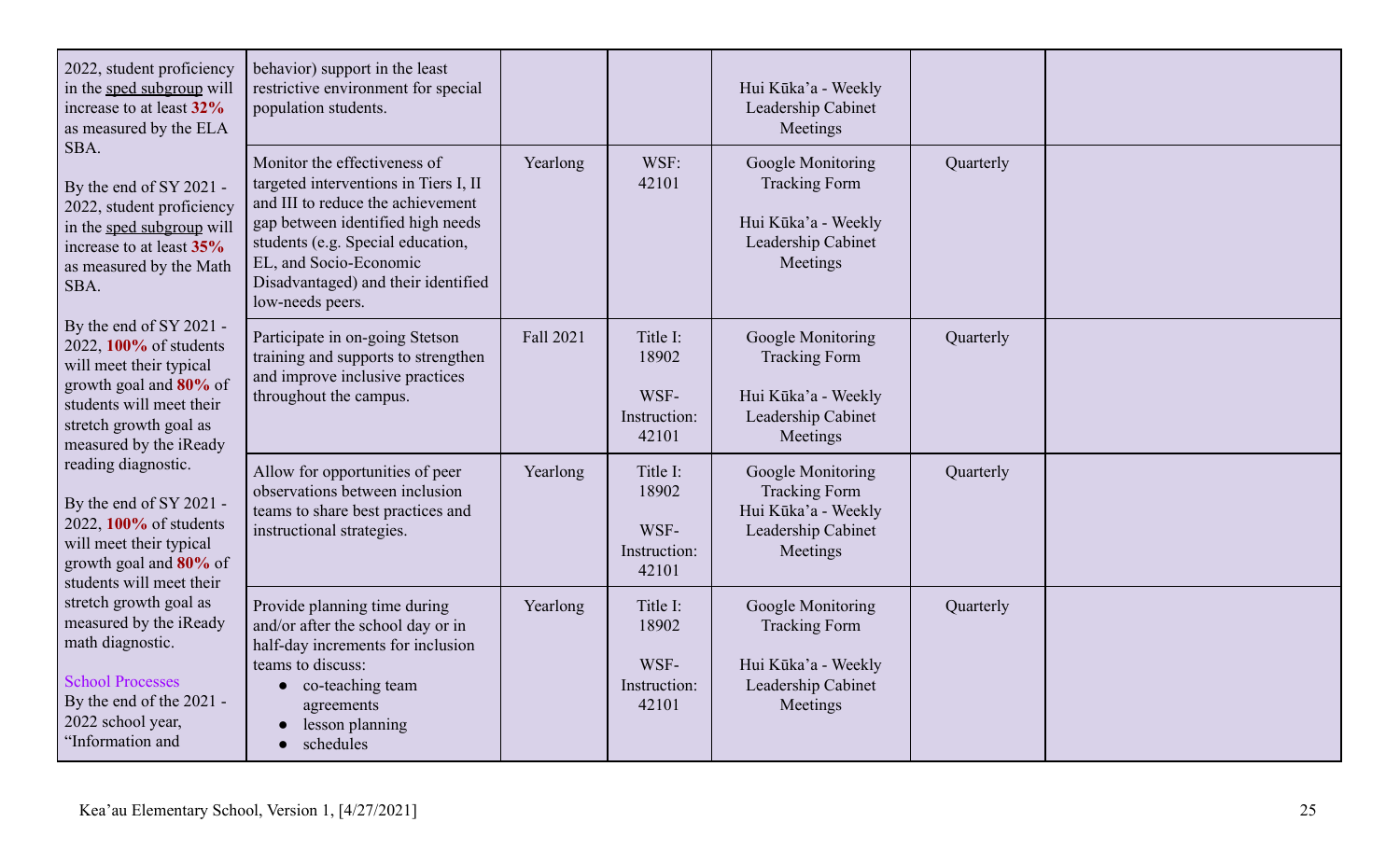| Analysis" processes will<br>receive a score of at least<br>$10/15$ .                                                                                                                                                                                                                                                                                                                   | • working with students and<br>families<br>standards-based grading and<br>progress report markings                                                                                                                                                                                                                                                                                                                  |          |                                           |                                                                                                           |           |  |
|----------------------------------------------------------------------------------------------------------------------------------------------------------------------------------------------------------------------------------------------------------------------------------------------------------------------------------------------------------------------------------------|---------------------------------------------------------------------------------------------------------------------------------------------------------------------------------------------------------------------------------------------------------------------------------------------------------------------------------------------------------------------------------------------------------------------|----------|-------------------------------------------|-----------------------------------------------------------------------------------------------------------|-----------|--|
| <b>Family Engagement</b><br>Lead: Sharyn, Nakano, Family Engagement Coordinator                                                                                                                                                                                                                                                                                                        |                                                                                                                                                                                                                                                                                                                                                                                                                     |          |                                           |                                                                                                           |           |  |
| <b>School Quality Survey</b><br>In SY 2021 - 2022,<br>positive responses in the<br>"safety" category will<br>increase to $100\%$ for<br>students, parents, and<br>teachers as measured by<br>the Panorama/SQS<br>survey.<br>In SY 2021 - 2022,<br>positive responses in the<br>"well being" category<br>will increase to $85\%$ for<br>parents and teachers as<br>measured by the SQS. | Create multiple opportunities<br>throughout the year for our<br>families, the surrounding<br>community and school staff to<br>come together.<br>• Literacy Events<br>Fun Fair<br><b>Campus Beautification</b><br>Student Celebrations/<br>Assemblies<br>Open House<br><b>Parent Teacher Conferences</b><br>Career Fair<br><b>Student Showcase</b><br>$\bullet$<br>SW7<br>CLSD 1.6, 1.7, 7.3<br>Hā- Aloha, Belonging | Yearlong | Title I-<br>Parent<br>Component:<br>18935 | Google Monitoring<br><b>Tracking Form</b><br>Hui Kūka'a - Weekly<br>Leadership Cabinet<br>Meetings        | Quarterly |  |
| In SY 2021 - 2022,<br>positive responses in the<br>"satisfaction" category<br>will increase to $85\%$ for<br>parents and teachers as<br>measured by the SQS.                                                                                                                                                                                                                           | Create an 'Ohana Handbook that<br>provides detailed information to<br>serve as a resource or reference to<br>our families and community.<br>SW7<br><b>CLSD 1.6</b>                                                                                                                                                                                                                                                  | Yearlong | Title I-<br>Parent<br>Component:<br>18935 | <b>Google Monitoring</b><br><b>Tracking Form</b><br>Hui Kūka'a - Weekly<br>Leadership Cabinet<br>Meetings | Yearly    |  |
| In SY 2021 - 2022,<br>positive responses in the<br>"Engagement $\&$                                                                                                                                                                                                                                                                                                                    | Adopt a new communication<br>system called ParentSquare to be<br>used as the only platform used                                                                                                                                                                                                                                                                                                                     | Yearlong | Title I-<br>Parent                        | Google Monitoring<br><b>Tracking Form</b>                                                                 | Quarterly |  |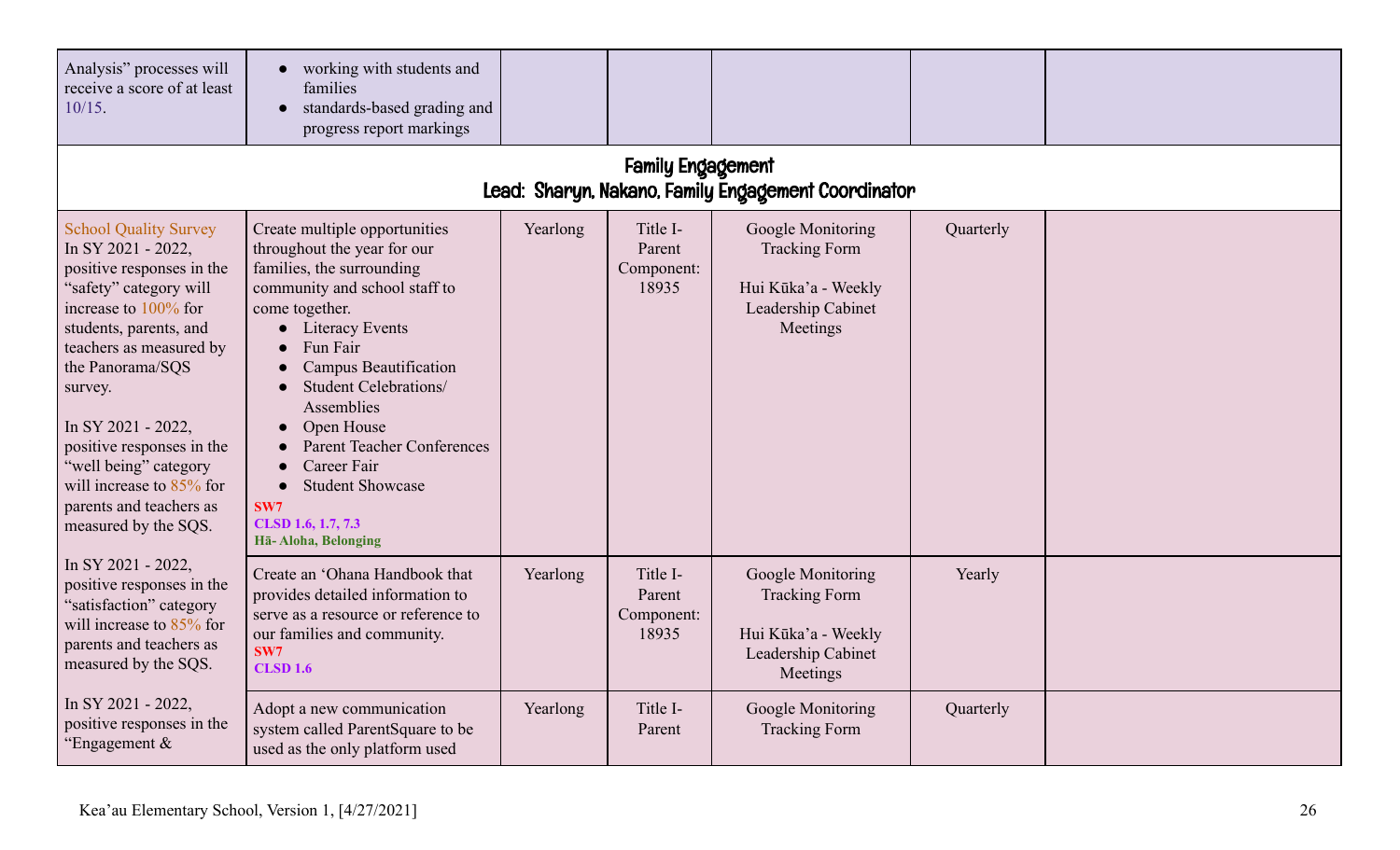| Involvement" category<br>will increase to $80\%$ for<br>parents and teachers as<br>measured by the SQS.<br><b>School Processes</b><br>By the end of the 2021 -<br>2022 school year,<br>"Partnership<br>Development" processes<br>will receive a score of at<br>least 10/15. | schoolwide by administration and<br>classroom teachers.<br>SW7                                                                                                                                                                                                                          |          | Component:<br>18935                       | Hui Kūka'a - Weekly<br>Leadership Cabinet<br>Meetings                                              |           |  |
|-----------------------------------------------------------------------------------------------------------------------------------------------------------------------------------------------------------------------------------------------------------------------------|-----------------------------------------------------------------------------------------------------------------------------------------------------------------------------------------------------------------------------------------------------------------------------------------|----------|-------------------------------------------|----------------------------------------------------------------------------------------------------|-----------|--|
|                                                                                                                                                                                                                                                                             | Solicit input from families through<br>surveys, questionnaires that gather<br>their opinions about Family<br>Engagement topics or events that<br>would be of interest to them<br>throughout the school year.<br>SW7<br><b>CLSD 1.6</b>                                                  | Yearlong | Title I-<br>Parent<br>Component:<br>18935 | Google Monitoring<br><b>Tracking Form</b><br>Hui Kūka'a - Weekly<br>Leadership Cabinet<br>Meetings | Quarterly |  |
|                                                                                                                                                                                                                                                                             | Strengthen existing and develop<br>new community partnerships to<br>support our school.                                                                                                                                                                                                 | Yearlong | Title I-<br>Parent<br>Component:<br>18935 | Google Monitoring<br><b>Tracking Form</b><br>Hui Kūka'a - Weekly<br>Leadership Cabinet<br>Meetings | Quarterly |  |
|                                                                                                                                                                                                                                                                             | Formalize a plan that captures<br>detailed information on the purpose<br>of each partnership to ensure<br>annual traditions and activities<br>continue.                                                                                                                                 | Yearlong | Title I-<br>Parent<br>Component:<br>18935 | Google Monitoring<br><b>Tracking Form</b><br>Hui Kūka'a - Weekly<br>Leadership Cabinet<br>Meetings | Quarterly |  |
|                                                                                                                                                                                                                                                                             | Celebrate student excellence<br>schoolwide by showcasing student<br>achievement and participation in a<br>variety of ways. (Ex: Social media,<br>website, assemblies, marquee,<br>Nēnē Newsletter, Nēnē video news,<br>family engagement activities, etc.)<br>Hā- Belonging, Excellence | Yearlong | Title I-<br>Parent<br>Component:<br>18935 | Google Monitoring<br><b>Tracking Form</b><br>Hui Kūka'a - Weekly<br>Leadership Cabinet<br>Meetings | Quarterly |  |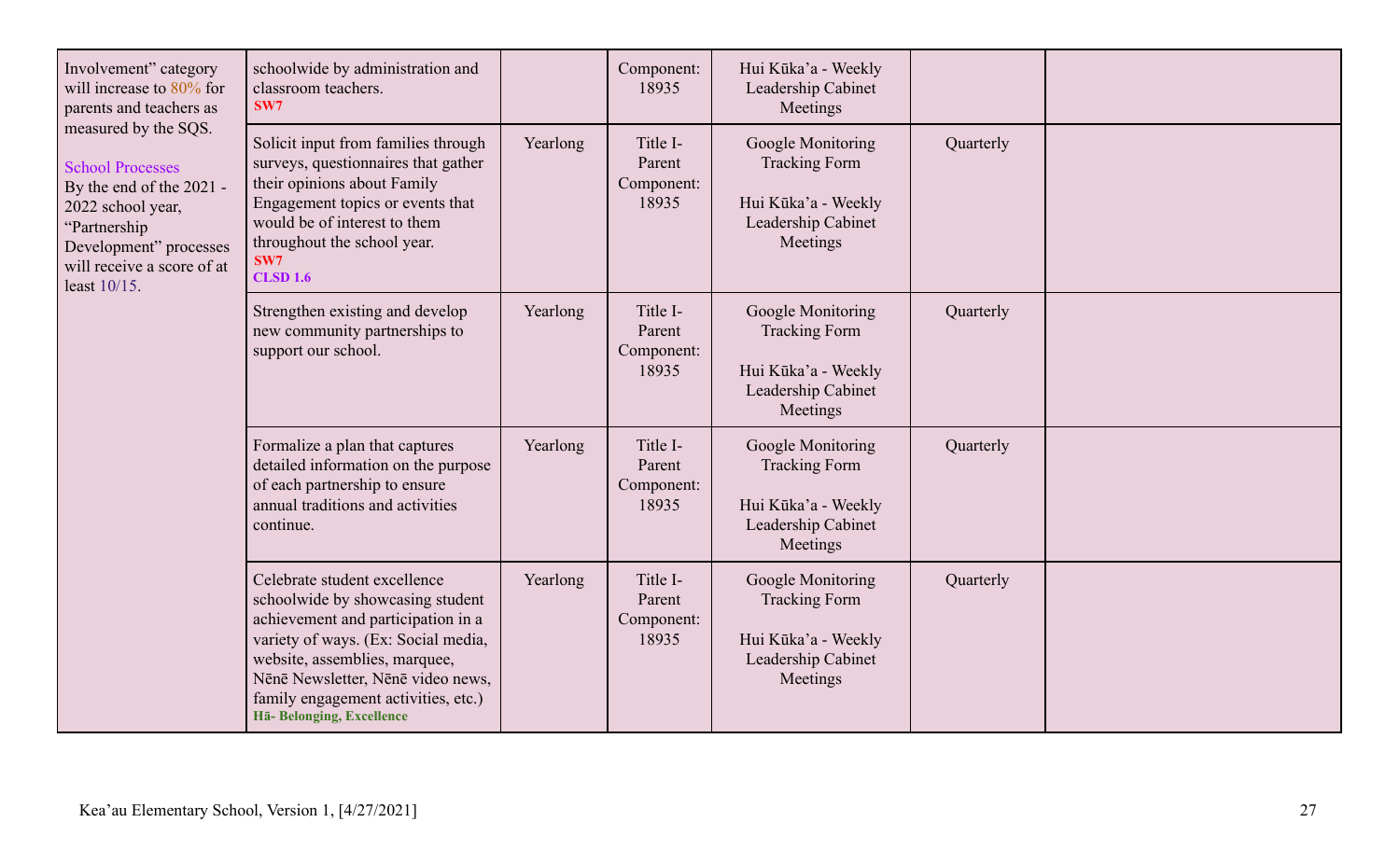# **Staff and Systems Outcomes (SY 2021-22)**

| <b>Measurable Outcome(s)</b>                                                                                                                                                                                                                                                                                                                                                                                                                                                                                                               | <b>Enabling Activity</b>                                                                                                                                                                                                                                                                                                                                                                | <b>Duration</b><br>Fall, Spring,<br>Yearlong | <b>Source of</b><br><b>Funds</b><br>Program ID     | <b>School Monitoring Activity</b>                                                                  | Frequency<br>Quarter, Semester,<br>Annual | <b>Complex Monitoring Activity</b><br>(to be completed by CAS) |
|--------------------------------------------------------------------------------------------------------------------------------------------------------------------------------------------------------------------------------------------------------------------------------------------------------------------------------------------------------------------------------------------------------------------------------------------------------------------------------------------------------------------------------------------|-----------------------------------------------------------------------------------------------------------------------------------------------------------------------------------------------------------------------------------------------------------------------------------------------------------------------------------------------------------------------------------------|----------------------------------------------|----------------------------------------------------|----------------------------------------------------------------------------------------------------|-------------------------------------------|----------------------------------------------------------------|
| <b>Systems &amp; Leadership Structures</b><br>Lead: Samantha Tomori, School Improvement Coordinator                                                                                                                                                                                                                                                                                                                                                                                                                                        |                                                                                                                                                                                                                                                                                                                                                                                         |                                              |                                                    |                                                                                                    |                                           |                                                                |
| By the end of SY 2021 -<br>2022, the percent of<br>students proficient will<br>increase to at least 58%<br>as measured by the ELA<br>SBA. (ELL: 47%, SPED:<br>$32\%$<br>By the end of SY 2021 -<br>2022, student's reading<br>proficiency will increase<br>to at least $70\%$ as<br>measured by the iReady<br>Reading diagnostic.<br>By the end of SY 2021 -<br>2022, the percentage of<br>students identified as "2<br>or more grade levels<br>below" will decrease to<br>15% or less as measured<br>by the iReady Reading<br>diagnostic. | Hui Kūka'a<br>Restructure the leadership team to<br>create an Academic Review Team<br>of leads to spearhead the school<br>improvement initiatives. The team<br>will meet weekly to monitor the<br>implementation of the school's<br>Academic Plan and to review<br>schoolwide student learning and<br>systems data.                                                                     | Yearlong                                     | Title I:<br>18902<br>WSF-<br>Instruction:<br>42101 | Google Monitoring<br><b>Tracking Form</b><br>Hui Kūka'a - Weekly<br>Leadership Cabinet<br>Meetings | Semesterly                                |                                                                |
|                                                                                                                                                                                                                                                                                                                                                                                                                                                                                                                                            | Hui Alaka'i<br>Restructure the leadership team to<br>create a team of department heads,<br>consisting of Hui Kūka'a members,<br>Grade Level Chairs, Head<br>Custodian, SASA, Cafeteria<br>Manager, & School Security. The<br>team will meet monthly to ensure<br>effective communication<br>throughout departments on issues<br>related to budget, operations, and<br>safety decisions. | Yearlong                                     | Title I:<br>18902<br>WSF-<br>Instruction:<br>42101 | Google Monitoring<br><b>Tracking Form</b><br>Hui Kūka'a - Weekly<br>Leadership Cabinet<br>Meetings | Semesterly                                |                                                                |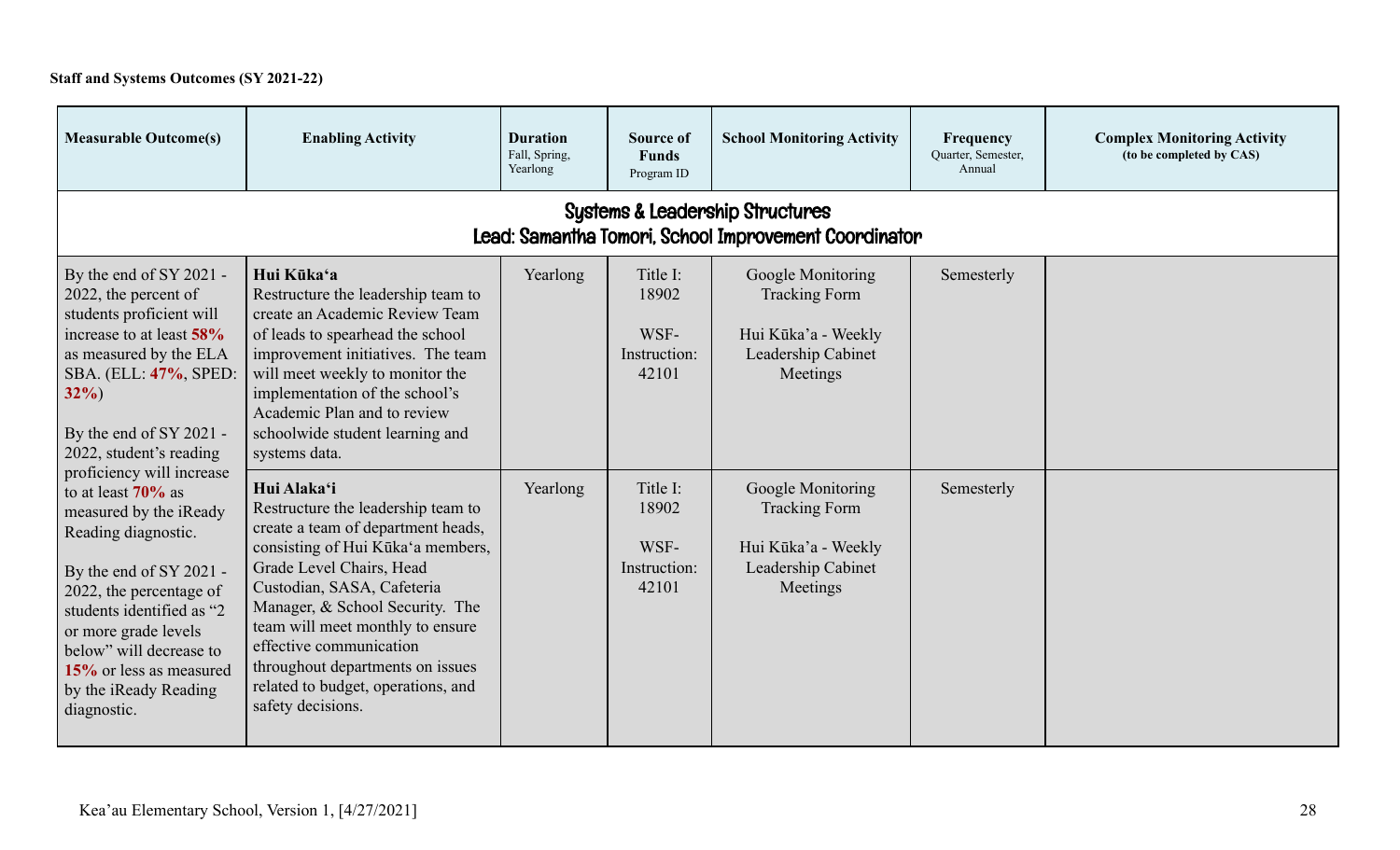| By the end of SY 2021 -<br>2022, 100% of students<br>will meet their typical<br>growth goal and 80% of<br>students will meet their<br>stretch growth goal as<br>measured by the iReady<br>reading diagnostic.<br><b>School Processes</b>                                                                                                                                                                                                                                                                                                             | Hui Limahana<br>Create opportunities for committees<br>of grade level/department<br>representatives, led by Hui Kūka'a<br>members, to plan and implement<br>assigned enabling activities of the<br>academic plan. Committee<br>meetings will occur every three<br>weeks.                                                                                                                                                                                                                                                                      | Yearlong | Title I:<br>18902<br>WSF-<br>Instruction:<br>42101 | Google Monitoring<br><b>Tracking Form</b><br>Hui Kūka'a - Weekly<br>Leadership Cabinet<br>Meetings | Semesterly |  |
|------------------------------------------------------------------------------------------------------------------------------------------------------------------------------------------------------------------------------------------------------------------------------------------------------------------------------------------------------------------------------------------------------------------------------------------------------------------------------------------------------------------------------------------------------|-----------------------------------------------------------------------------------------------------------------------------------------------------------------------------------------------------------------------------------------------------------------------------------------------------------------------------------------------------------------------------------------------------------------------------------------------------------------------------------------------------------------------------------------------|----------|----------------------------------------------------|----------------------------------------------------------------------------------------------------|------------|--|
| By the end of the 2021 -<br>2022 school year,<br>"Information and<br>Analysis" processes will<br>receive a score of at least<br>$10/15$ .<br>By the end of the 2021 -<br>2022 school year,<br>"Student Achievement"<br>processes will receive a<br>score of at least 10/15.<br>By the end of the 2021 -<br>2022 school year,<br>"Quality Planning"<br>processes will receive a<br>score of at least 10/15.<br>By the end of the 2021 -<br>2022 school year,<br>"Professional<br>Development" processes<br>will receive a score of at<br>least 10/15. | <b>Student Achievement Teams</b><br>Create opportunities for staff<br>members to meet weekly as a grade<br>level and/or departments during the<br>school day to address the<br>following:<br>What do we expect our<br>$\bullet$<br>students to learn?<br>How will we know they are<br>$\bullet$<br>learning?<br>• How will we respond when<br>they don't learn?<br>How will we respond if they<br>$\bullet$<br>already know it?<br>Clearly define the purpose,<br>expectations, roles and target<br>outcomes of Student Achievement<br>Teams. | Yearlong | Title I:<br>18902<br>WSF-<br>Instruction:<br>42101 | Google Monitoring<br><b>Tracking Form</b><br>Hui Kūka'a - Weekly<br>Leadership Cabinet<br>Meetings | Semesterly |  |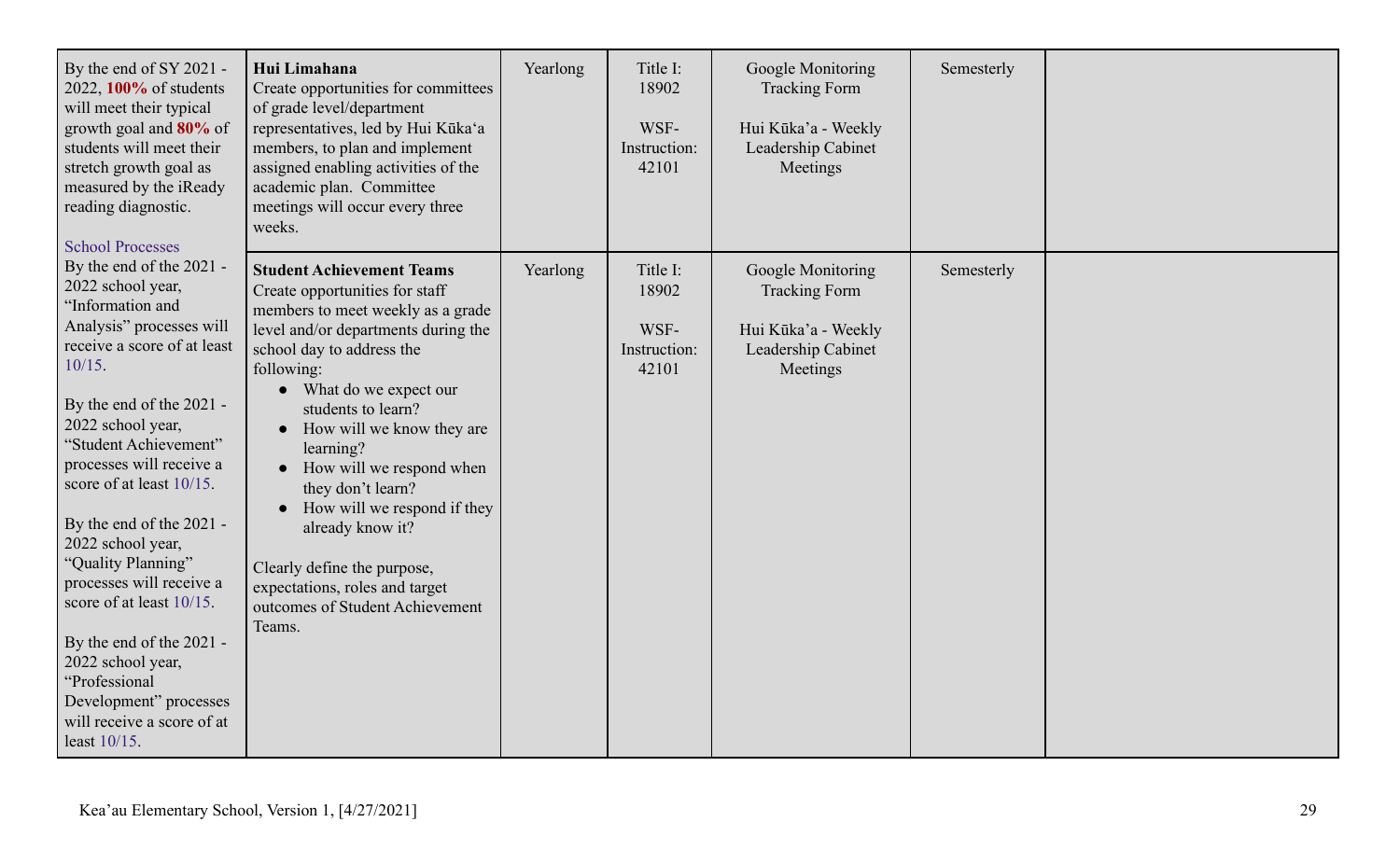| By the end of the 2021 -<br>2022 school year,<br>"Leadership" processes<br>will receive a score of at<br>least $10/15$ .                                  | <b>Communication Structure</b><br>Utilize the current school website<br>as a central location of<br>communication for all stakeholders<br>(students, families, staff,<br>community).<br>SW7 | Yearlong | Title I:<br>18902<br>WSF-<br>Instruction:<br>42101 | Google Monitoring<br><b>Tracking Form</b><br>Hui Kūka'a - Weekly<br>Leadership Cabinet<br>Meetings | Semesterly |  |
|-----------------------------------------------------------------------------------------------------------------------------------------------------------|---------------------------------------------------------------------------------------------------------------------------------------------------------------------------------------------|----------|----------------------------------------------------|----------------------------------------------------------------------------------------------------|------------|--|
| By the end of the 2021 -<br>2022 school year,<br>"Partnership"<br>Development" processes<br>will receive a score of at<br>least $10/15$ .                 |                                                                                                                                                                                             |          |                                                    |                                                                                                    |            |  |
| By the end of the 2021 -<br>2022 school year,<br>"Continuous<br>Improvement and<br>Evaluation" processes<br>will receive a score of at<br>least $10/15$ . |                                                                                                                                                                                             |          |                                                    |                                                                                                    |            |  |



# **Pipeline of Emerging Ideas: Pilot Projects and Design Thinking**

When HIDOE references innovation and emerging ideas, the Department is responding to important mindsets that embrace new ideas, replace dated practices, and strive for better solutions. Therefore, the Learning Organization must be prepared to uphold innovative learning environments that elevate a school's collective work, expand capacity to improve, and continuously advance student learning.

The HIDOE 2030 Promise Plan will be drafted to help school communities open conversations about the *Pipeline of Emerging Ideas*.